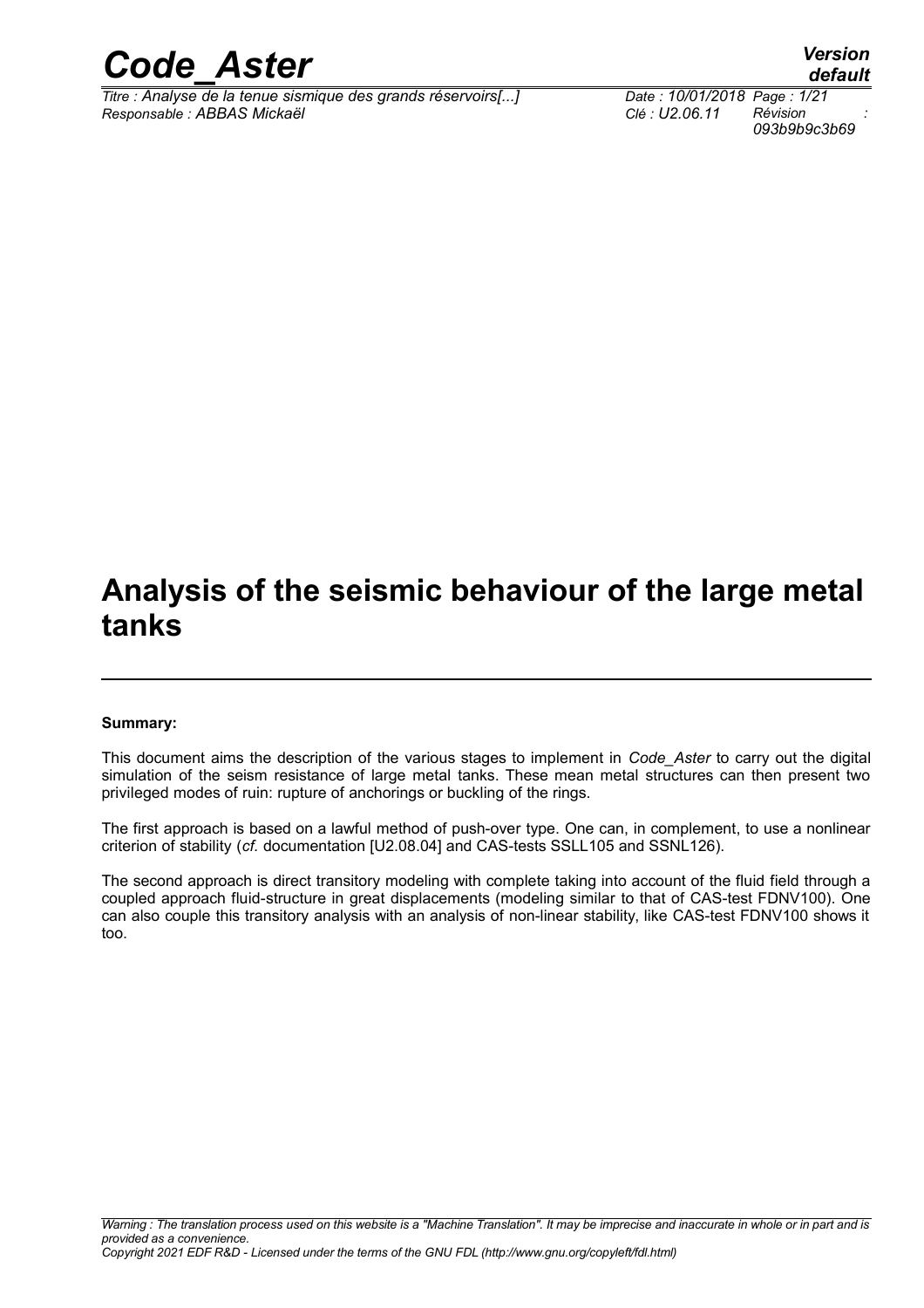*Titre : Analyse de la tenue sismique des grands réservoirs[...] Date : 10/01/2018 Page : 2/21 Responsable : ABBAS Mickaël Clé : U2.06.11 Révision :*

*default*

## **Contents**

| ,我们也不会有什么。""我们的人,我们也不会有什么?""我们的人,我们也不会有什么?""我们的人,我们也不会有什么?""我们的人,我们也不会有什么?""我们的人 |  |
|----------------------------------------------------------------------------------|--|
|                                                                                  |  |
|                                                                                  |  |
|                                                                                  |  |
|                                                                                  |  |
|                                                                                  |  |
|                                                                                  |  |
|                                                                                  |  |
|                                                                                  |  |
|                                                                                  |  |
|                                                                                  |  |
|                                                                                  |  |
|                                                                                  |  |
|                                                                                  |  |
|                                                                                  |  |
|                                                                                  |  |
|                                                                                  |  |
|                                                                                  |  |
|                                                                                  |  |
|                                                                                  |  |
|                                                                                  |  |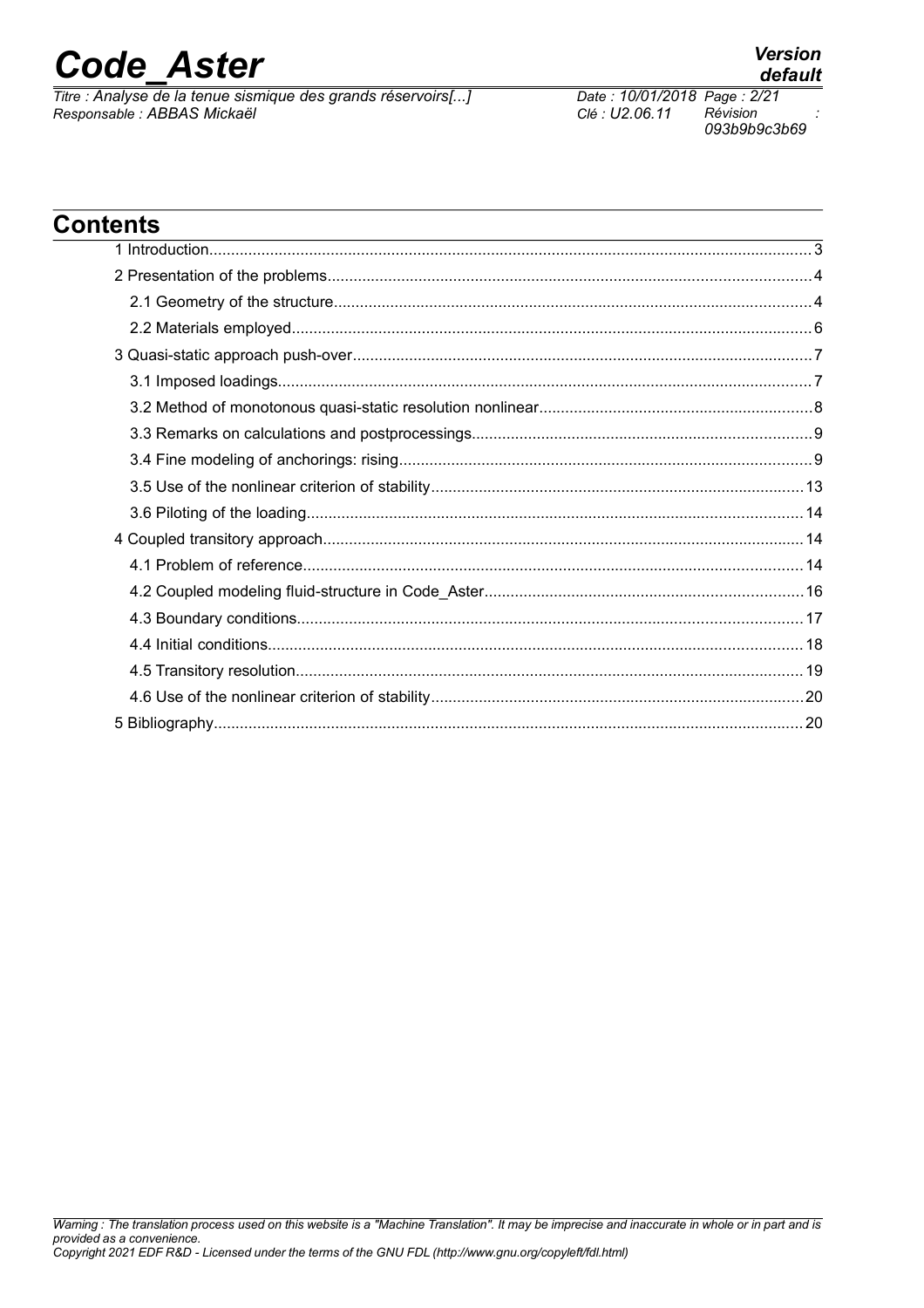*Titre : Analyse de la tenue sismique des grands réservoirs[...] Date : 10/01/2018 Page : 3/21 Responsable : ABBAS Mickaël Clé : U2.06.11 Révision :*

*093b9b9c3b69*

## **1 Introduction**

This documentation presents various digital methodologies developed to simulate and analyze the seismic behaviour of large metal tanks. It is thus a question here of presenting the implementation and the sequence of various operators of *Code\_Aster* to conduct to good the study of this kind of components, following various assumptions of modeling which are mainly dictated by lawful considerations. These tanks, which are mean metal structures, can present two privileged modes of ruin: rupture of anchorings or buckling of the rings.

The first methodology is based on a lawful method of push-over type ([bib1], [bib2], [bib3], [bib4]). The tank is subjected to an internal pressure imposed, spatially variable, increasing. The resolution is done into quasi-static and the fluid field is not modelled directly: its influence on the wall is transcribed by a particular imposed field of pressure. Nonthe linearities are of type geometrical and behavioral (plasticity). During incremental calculation, one makes grow this pressure until obtaining the ultimate load which corresponds to the buckling of the structure (one can use the keyword CRIT STAB of STAT\_NON\_LINE for a non-linear analysis of stability). In order to model anchorings more finely, one can introduce rising on the level as of anchorings bolted with the ground [bib5]. One can also increase the mechanical resistance with buckling by adding a carbon fibre reinforcement on the rings. Its modeling is presented in this document.

The second approach is direct transitory modeling with complete taking into account of the fluid field through a coupled approach fluid-structure in great displacements [bib6]. This modeling, finer than the preceding one, comes to supplement the lawful approaches, in particular while making it possible to better determine the limits of their field of validity, mainly with respect to the great not total linearities like great displacements. However, the practical use of these transitory approaches is limited by the digital overcost which they induce (report of about 10). It is possible to combine the transitory approach with an analysis of non-linear stability via the use of the keyword CRIT STAB of DYNA\_NON\_LINE. Contrary to quasi-static calculations, the characteristics of the model fluid-structure requires a particular treatment in CRIT\_STAB who will be detailed in this document.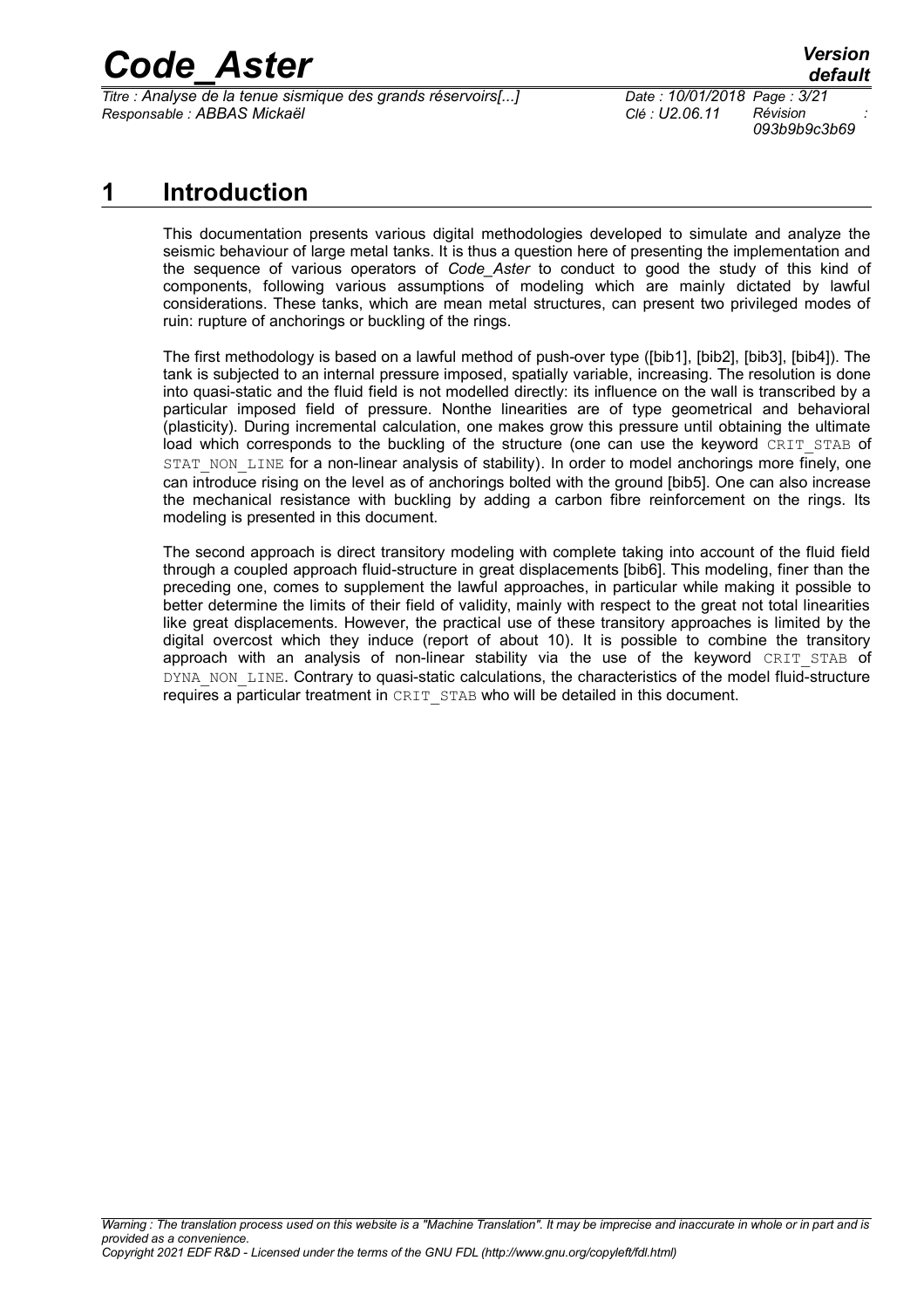*Titre : Analyse de la tenue sismique des grands réservoirs[...] Date : 10/01/2018 Page : 4/21 Responsable : ABBAS Mickaël Clé : U2.06.11 Révision :*

*093b9b9c3b69*

## **2 Presentation of the problems**

#### **2.1 Geometry of the structure**

<span id="page-3-0"></span>The problem, in the case of a standard cover, can be represented geometrically thus [bib2]:



**Figure [2.1-](#page-3-0) has: Schematic representation of a real cover**

The cover presented is made up of 8 cylindrical binding rings of approximately 2 *m* of height each one, which is welded enter they to form the cylindrical wall of the tank. The thickness, constant by ring, are decreasing when one passes from a ring to that which overhangs it. This specific measure makes it possible to optimize the thickness of the rings, according to the hydrostatic pressure exerted by the fluid contained and which varies linearly with the depth.

Being given very low thicknesses of the rings (approximately 4 with 5*mm* ), one chooses to model the metal walls by voluminal thin hulls  $(COQUE-3D)$ .

These elements have as a geometrical support a quadrilateral with 9 nodes.

Certain mailleurs cannot generate this kind of element but propose grids with quadrilaterals with 8 more classical nodes. One thus comes to define the nodes mediums in *Code\_Aster* by the following order:

```
MAILLA2=CRÉA_MAILLAGE (MAILLAGE=MAILLA01,
                       MODI MAILLE= F (GROUP MA=' RESERVOIR',
                                        OPTION=' QUAD8_9',
                                       PREF_NOEUD=' NSQ',
                                       PREF NUME=1, ),;
```
*Warning : The translation process used on this website is a "Machine Translation". It may be imprecise and inaccurate in whole or in part and is provided as a convenience.*

*Copyright 2021 EDF R&D - Licensed under the terms of the GNU FDL (http://www.gnu.org/copyleft/fdl.html)*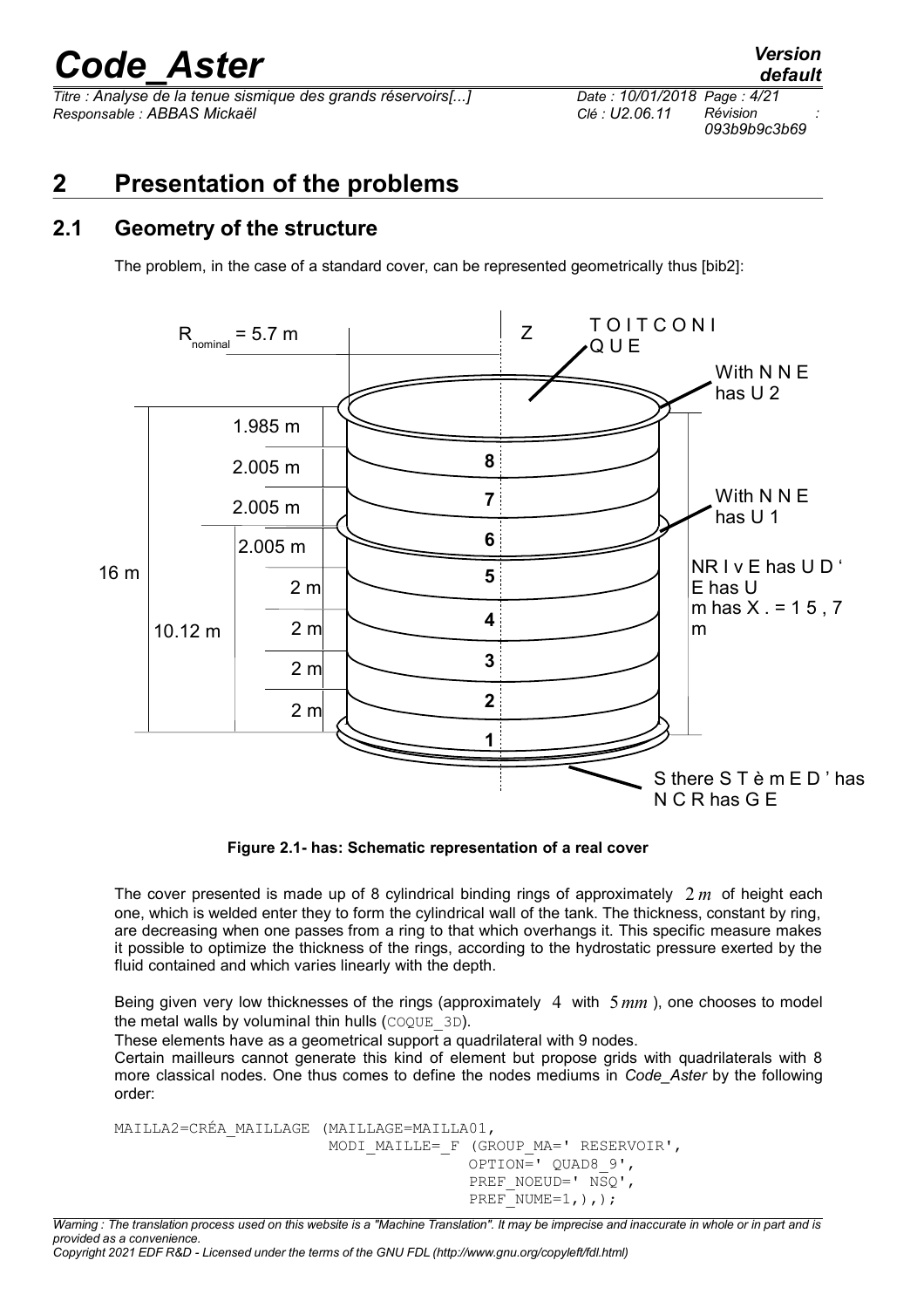| <b>Code Aster</b>                                            | <b>Version</b><br>default                    |
|--------------------------------------------------------------|----------------------------------------------|
| Titre : Analyse de la tenue sismique des grands réservoirs[] | Date: 10/01/2018 Page: 5/21                  |
| Responsable : ABBAS Mickaël                                  | Révision<br>$Cl6$ : U2.06.11<br>093b9b9c3b69 |

One makes sure then that the normals are correctly directed:

```
MAILLA2 = MODI MAILLAGE (reuse = MAILLA2, GRID = MAILLA2,
                             ORIE NORM COQUE = F (GROUP MA =
                                                          (\overline{Y}R\overline{I}NG', \overline{Y}TFC2'),
                                                             VECT NORM = (0, , -1, ,0.),
                                                          GROUP NO = 'OY',),
                             MODEL = MODELEO, INFORMATION = 2,)
```
One can then define the model MODEL final based on the voluminal hulls.

One defines the geometrical characteristics specific to the elements of structures employed (COQUE\_3D). Ring by ring, one gives the thicknesses and the orientation of the reference marks. It is particularly necessary to be vigilant with coherence between the axes of the reference marks and characteristic materials when one is in an orthotropic case (case of the reinforcement). In the same way for this reinforcement, one can make use of offsetting to take account of his real layout on the outside of the metal ring (its average surface cannot thus be confused with that of the ring supporting it):

```
CARAELEM = AFFE CARA ELEM (MODEL = MODEL,
                             HULL = (F (GROUP MA = ('SURF0',),
                                            THICK = 7.13E-3,
                                            ANGL REP = (0. , 90. ),
                                            A CIS = 0.8333,
                                            COEF RIGI DRZ = 1.E-05,
                                            OFFSETTIME = 0.INER ROTA = 'YES',
                                            MODI METRIQUE = 'YES',),
…
                                       F (GROUP MA = ('RING',),
                                            THICK = 1.E-2,
                                            ANGL REP = (0, , 0, ),
                                            A CIS = 0.8333,
                                            COEF RIGI DRZ = 1.E-05,
                                            OFFSETTING = 0.INER ROTA = 'YES',
                                            MODI METRIQUE = 'YES',),
                                       F (GROUP MA = ('TFC2',),
                                            THICK = (1. * 1.72E-3),
                                            ANGL REP = (0. , 90. ),
                                            A \overline{CIS} = 0.8333,
                                            OFFSETTING = -4.425E-3,
                                            INER ROTA = 'YES',
                                            MODI METRIQUE = 'YES',),),
```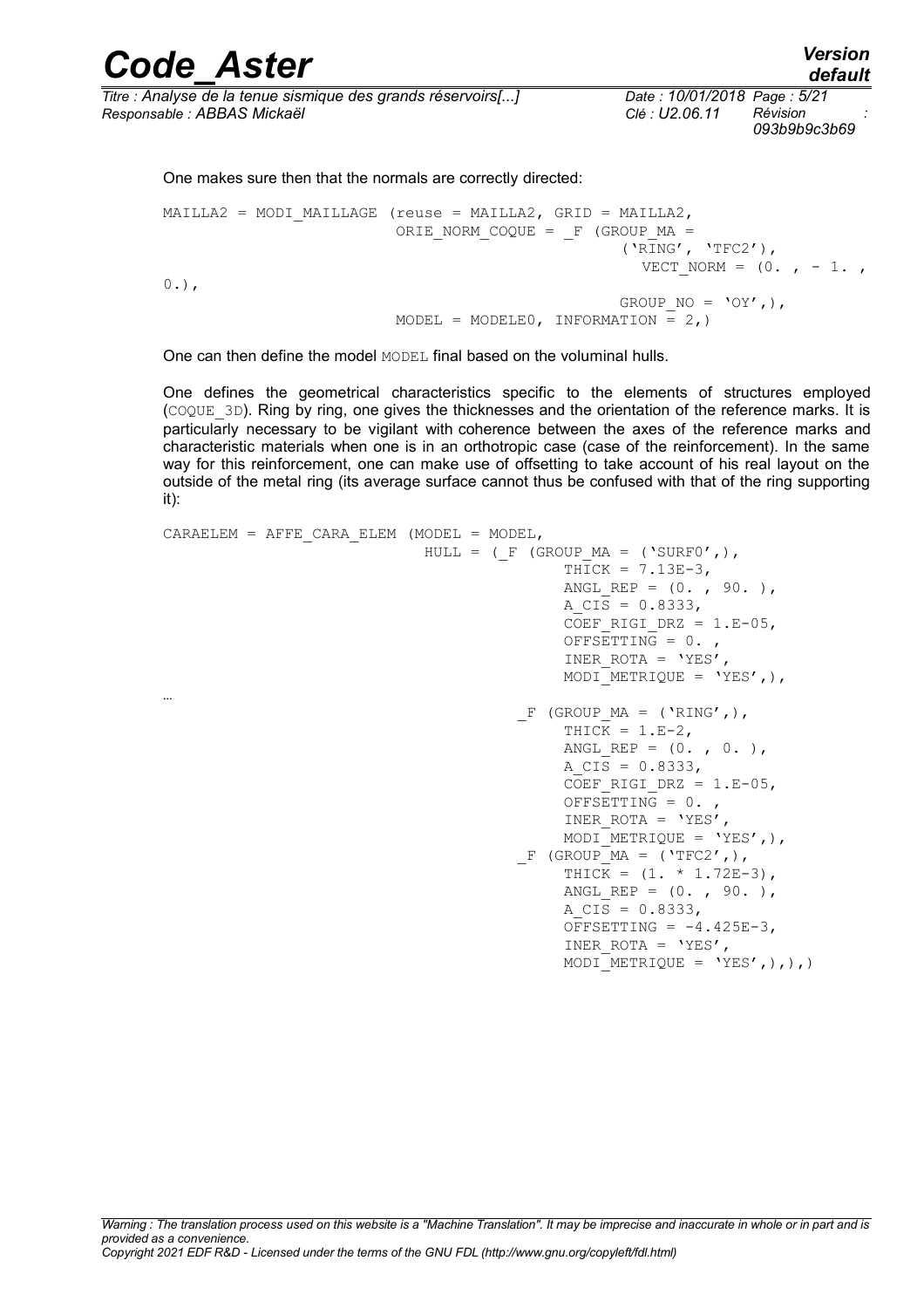*Titre : Analyse de la tenue sismique des grands réservoirs[...] Date : 10/01/2018 Page : 6/21 Responsable : ABBAS Mickaël Clé : U2.06.11 Révision :*

*093b9b9c3b69*

### **2.2 Materials employed**

The sheet-iron works is out of stainless steel austenitic standard A240 304L and the nuts and bolts will be taken into account as being out of A42 steel.

For A240 steel, various elastoplastic laws with nonlinear isotropic work hardening (in the form of traction diagrams) are proposed. The definition of work hardening starting from traction diagrams, without information on the discharge, is well adapted to the applications where the loading is monotonous growing, which one will suppose in our case (*cf.* § [3.1\)](#page-6-0):

```
A5=DEFI_FONCTION (NOM_PARA=' EPSI',
                  VALE= (0.00097, 191820000. , 0.00116, 221740000. ,
                         0.00138, 247020000. , 0.00167, 267090000. ,
                         0.00207, 285920000. , 0.0029, 304530000. ,
                         0.00365, 314300000. , 0.00468, 322090000. ),
                 PROL DROITE=' LINEAIRE',
                 PROL GAUCHE=' LINEAIRE', );
# 
MA240 = DEFI MATERIAU (ELAS = F (E = 1.98E11,
                                     NAKED = 0.3RHO = 7900., ,),
                         TRACTION = F (SIGM = A5, ),
```
This relation of behavior is of the type 'VMIS ISOT TRAC' in the nonlinear operator of resolution employed.

The plastic behavior of the A42 nuance will not be taken into account to start. Indeed, the yield stress is higher than for the 304L and the parts made up of this material are more massive, which generates lower levels of constraints. The assumption of purely elastic behavior isotropic is thus acceptable for corresponding material, named MAA42.

If one adds a carbon fibre fabric reinforcement (TFC), one models it by an orthotropic elastic material (the threshold of plasticity is never reached for our loadings):

```
MATFC = DEFI_MATERIAU (ELAS_ORTH = F (E L = 1.E10,
                                              E_T = 1.E12,G LT = 3.E9,
                                              \overline{NU} LT = 0.3,
                                              RHO = 2500., , ),
```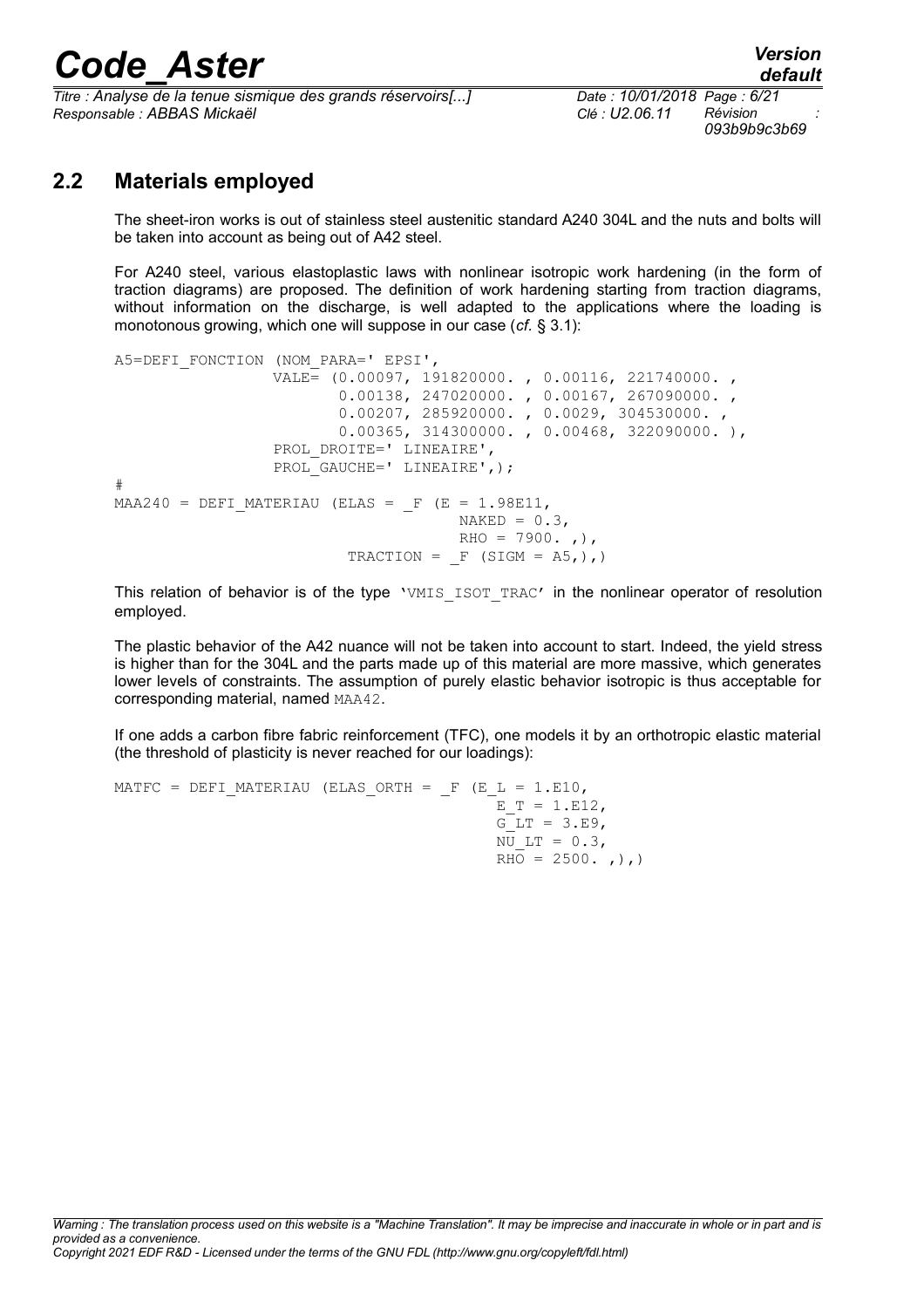*Titre : Analyse de la tenue sismique des grands réservoirs[...] Responsable : ABBAS Mickaël Clé : U2.06.11 Révision :*

## **3 Quasi-static approach push-over**

#### **3.1 Imposed loadings**

<span id="page-6-0"></span>The imposed loading is of lawful origin (EC-8), quasi-static [bib1]. One represents the effects of an earthquake on the structure by a variable field of pressure imposed on the inner face of the rings. The value in each point is function of the current coordinate and grows linearly with time. This monotonous evolution in time is characteristic of the methods known as push-over, with the direction EC-8, whose objective is to simulate by a quasi-static calculation the answer to a seismic request, and thus of transitory dynamic physical nature. The dynamic effects, like the inertia and the efforts generated by the fluid in shaking are replaced by this distribution of imposed pressure. The problem to be treated utilizes only one modeling of the structure, without modeling of the fluid field.

The methods push-over obviously were built and justified by making strong assumptions of linearization of the problem (small displacements, elastic behavior, buckling of Euler…). Below the definitions of the imposed fields of pressures are given [bib2]:

```
# ----------------------------------------------------------------------
# DEFINITION OF THE FIELDS OF PRESSURE (Pa)
#
# PH (Z) : HYDROSTATIC PRESSURE
# CONK (Z, SUCKED): FLEXIBLE IMPULSIVE PRESSURE
# PIR (Z, SUCKED): RIGID IMPULSIVE PRESSURE
# PV (Z) : VERTICAL PRESSURE
#
# CONK (Z, SUCKED) = CONK (Z) *COS (SUCKED)
# PIR (Z, SUCKED) = PIR (Z) *COS (SUCKED)
#
#P (Z, SUCKED) =PH (Z) +INSTANT* (CONK (Z, SUCKED) + PIR (Z, SUCKED) +
0.4*PV (Z)# ----------------------------------------------------------------------
PHZ = DEFI FONCTION ( NOM PARA = 'Z',
…
                      VERIF = 'GROWING', ) 
PIFZ = DEFI FONCTION ( NOM PARA = 'Z',
…
                        VERIF = 'GROWING', )
PIRZ = DEFI FONCTION ( NOM_PARA = 'Z',
…
                       VERIF = 'GROWING',) 
PVZ = DEFI FONCTION ( NOM PARA = 'Z',
…
                     VERIF = 'GROWING', )# ----------------------------------------------------------------------
# P (X, Y, Z) : TOTAL PRESSURE
\#P (Z, SUCKED) =PH (Z) +INSTANT* (CONK (Z, SUCKED) + PIR (Z, SUCKED)
0.4*PV (Z)# ----------------------------------------------------------------------
COSTE=FORMULE (NOM_PARA= (YX', YY'), VALE=' X/SQRT ((X*X) + (Y*Y))')
PH=FORMULE (NOM_PARA= (YX', YY', YZ'), VALE=' PHZ (Z))
PIF=FORMULE (NOM PARA= ('X', 'Y', 'Z'), VALE=' PIFZ (Z) *COSTE (X, Y) ')
PIR=FORMULE (NOM_PARA= ('X', 'Y', 'Z'), VALE=' PIRZ (Z) *COSTE (X, Y) ')
PV=FORMULE (NOM PARA= (YX', Y', Y', Y', Y'), VALE=' PVZ (Z) ')
PS1=FORMULE (NOM PARA= ('X', 'Y', 'Z'),
          VALE=' CONK (X, Y, Z) +PIR (X, Y, Z) + (0.4*PV (X, Y, Z))')PS2=FORMULE (NOM_PARA= ('X', 'Y', 'Z')
           VALE<sup>=</sup>' CONK (X, Y, Z) +PIR (X, Y, Z) - (0.4*PV (X, Y, Z))')
```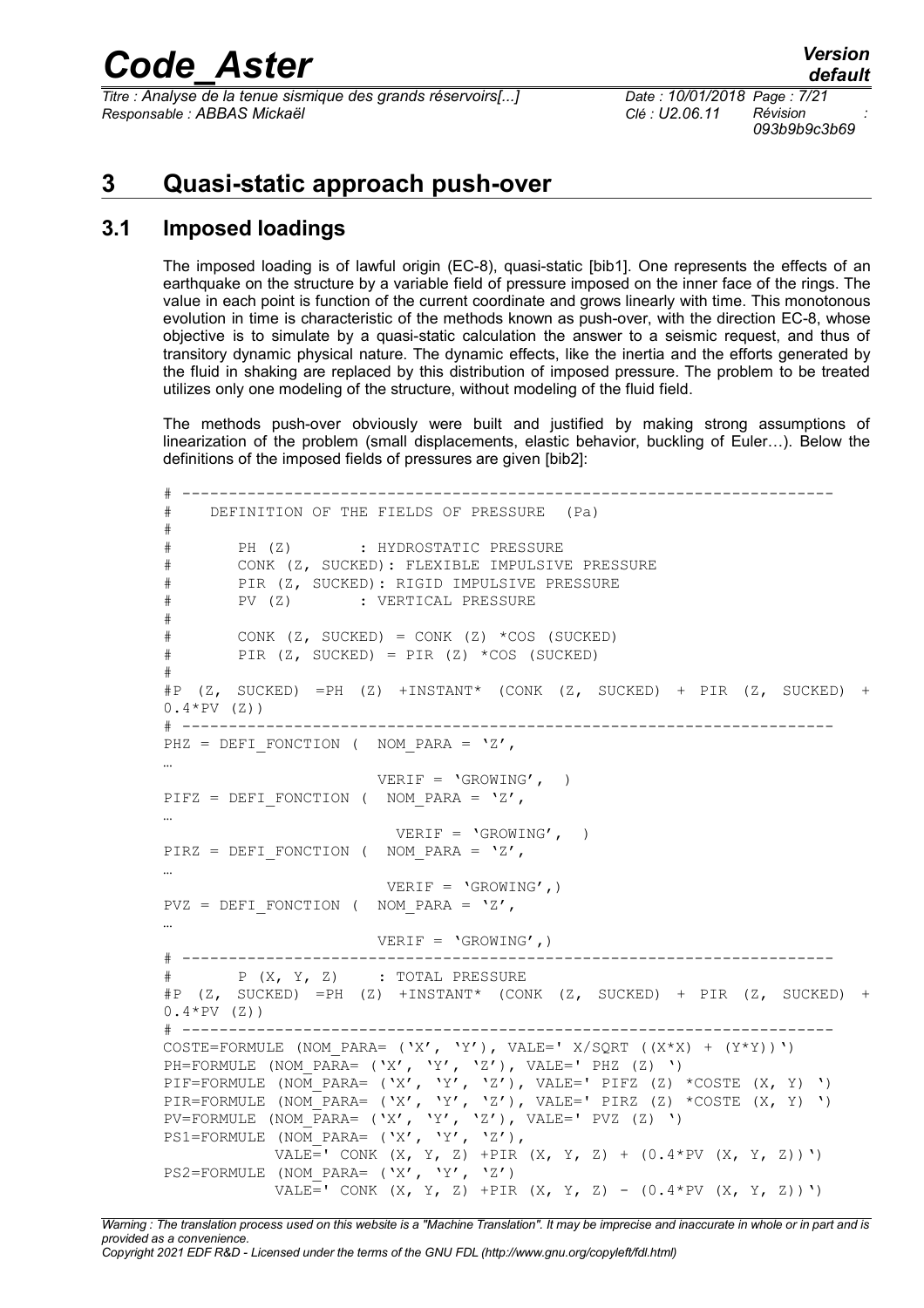*default*

*Titre : Analyse de la tenue sismique des grands réservoirs[...] Date : 10/01/2018 Page : 8/21 Responsable : ABBAS Mickaël Clé : U2.06.11 Révision :*

*093b9b9c3b69*

One can then define the loading mechanics correspondents (following gravity and pressures):

= AFFE\_CHAR\_MECA (MODEL WEIGHED = MODEL, PESANTEUR= F (GRAVITE=9.81, DIRECTION=  $(0.0, 0.0, -1.0)$ ,  $),$ # PRESPH = AFFE CHAR MECA F (MODEL = MODEL, FORCE  $\overline{COQUE}$  =  $F^{-}$  (GROUP MA = 'RING',), CLOSE = PH, PLAN = 'INF',),) # PRESPS1 = AFFE CHAR MECA F (MODEL = MODEL, FORCE COQUE =  $F$  (GROUP MA = 'RING', ) ,  $CLOSE = PS1,$  $PLAN = 'INF',$ ),) # PRESPS2 = AFFE CHAR MECA F (MODEL = MODEL, FORCE COQUE =  $F$  (GROUP MA = ('RING', ) , CLOSE = PS2,  $\text{PLAN} = 'INF',),$ 

These fields of pressures are multiplied by a linear increasing function of time:

FONCMUL = DEFI\_FONCTION (NOM\_PARA = 'INST', =  $(0. , 0. , 3. , 3. )$ )

The connection with the ground is regarded here as being complete (group of nodes  $\text{YBASE'}$ ). One defines also the conditions of symmetry (group of nodes 'SYMMETRY') since only one half-tank is netted:

CONDLIM = AFFE CHAR MECA (MODEL = MODEL, DDL IMPO = ( $F$  (GROUP NO = 'BASE',  $DX = 0.$ ,  $DY = 0.$ ,  $DZ = 0.$ , DRX =  $0.$ , DRY MARTINI =  $0.$ , DRZ =  $0.$ ,  $)$ ,  $F$  (GROUP NO = 'SYMMETRY',  $DY = 0.$ ,  $DRX = 0.$ ,  $DRZ = 0.$ ,  $)$ ,  $)$ ,

#### **3.2 Method of monotonous quasi-static resolution nonlinear**

One wants to solve a problem of quasi-static evolution nonlinear. One will thus use the operator STAT NON LINE ([U4.51.03], [R5.03.01]). The imposed loading will be built with the pressure PRESPS1 for example:

```
RESU = STAT NON LINE (MODEL = MODEL,
                       CHAM MATER = CHMAT,
                       CARA ELEM = CARAELEM,
                       EXCIT = (F (LOAD = CONDLIM,TYPE CHARGE = 'FIXE CSTE',),
                                 F (LOAD = WEIGHED,
                                       TYPE CHARGE = 'FIXE CSTE',),
                                 F (LOAD = PRESPH,
                                       FONC MULT = FONCMUL,
                                       TYPE CHARGE = \text{VSUIV}, ),
                                  F (LOAD = PRESPS1,
                                       FONC MULT = FONCMUL,
                                       TYPE CHARGE = 'SUIV',),,
                       BEHAVIOR = ( F (RELATION = 'ELAS',COQUE NCOU = 1,
                                           DEFORMATION = \text{'GROT} GDEP',
                                           GROUP MA = ('SURF2',')'RING', 'TFC2'), )
```
*Warning : The translation process used on this website is a "Machine Translation". It may be imprecise and inaccurate in whole or in part and is provided as a convenience.*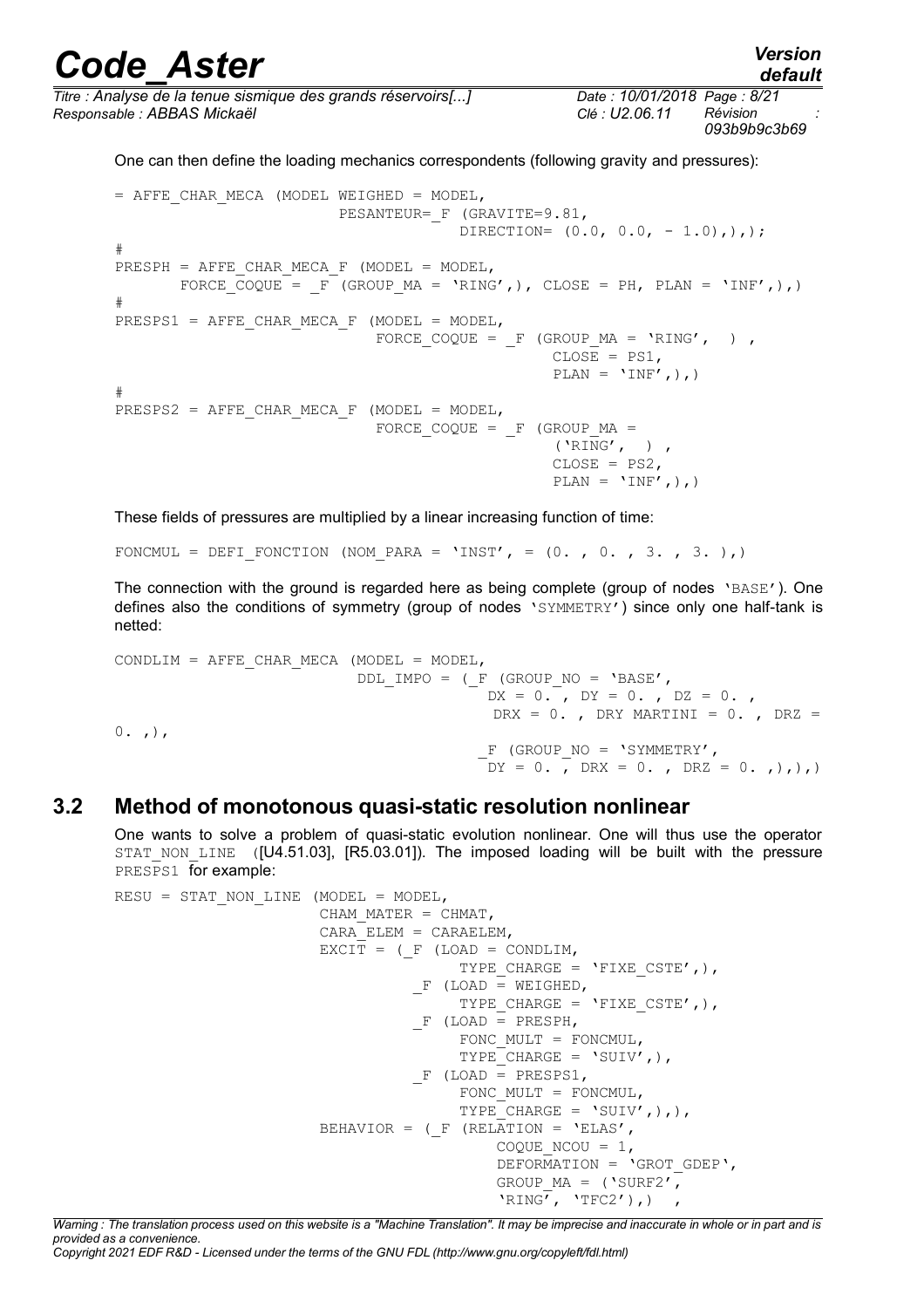| <b>Code Aster</b>                                                                           | <b>Version</b><br>default                                                                                                                                                            |
|---------------------------------------------------------------------------------------------|--------------------------------------------------------------------------------------------------------------------------------------------------------------------------------------|
| Titre : Analyse de la tenue sismique des grands réservoirs[]<br>Responsable : ABBAS Mickaël | Date: 10/01/2018 Page: 9/21<br>Clé : U2.06.11 Révision<br>093b9b9c3b69                                                                                                               |
| – F                                                                                         | $(RELATION = 'VMIS ISOT TRAC',$<br>COQUE NCOU = $1$ ,<br>DEFORMATION = $\text{'GROT GDEP'},$<br>$GROUP MA =$<br>('SURF0', 'SURF1',),') ,<br>INCREMENT = $F$ (LIST INST = L INST1, ), |

#### **3.3 Remarks on calculations and postprocessings**

 $)$ 

In the example presented above one uses an algorithm of Newton: one solves with the total tangent operator (stiffness) reactualized with each iteration. If the problem is well posed (sufficient "regular"), it is known that this kind of algorithm offers best convergence. Therefore, in our case, as long as the total tangent operator is "well" defined (far from being singular), calculation well will proceed with a fast convergence. When the level of load imposed will approach the ultimate load, the structure then will become unstable within the meaning of buckling [R7.05.01], which results in the tendency of the total tangent operator to become singular. The loss of stability per boundary point east makes of it the loss of unicity of the solution, that is to say thus the singularity of the operator of resolution. In the vicinity of the boundary point the algorithm of Newton will converge less better, from where the need for imposing increments of smaller times and an increase amongst iterations on the residue in balance.

Generally, more one will approach the ultimate load, more the step of time will have to be small. In spite of that the risks of stop of calculation on nonconvergence are important, from where obligation to carry out calculation according to several successive continuations.

It is nevertheless possible to improve this convergence while changing in the course of calculation of algorithm and to rock on a quasi-Newton. For that, it is enough to solve on the tangent operator whom one reactualizes only with each step (between two iteration one keeps the same one), and if that is insufficient, one can then solve with the elastic operator who, it, cannot become singular. This choice reinforces the robustness of the algorithm in terms of convergence, but it increases, sometimes considerably, the iteration count (and/or of steps) necessary to obtain the solution.

For our type of study one can distinguish two types of quantities of interest for postprocessing. On the one hand a size ready to translate the buckling of the structure and thus to reveal the ultimate load. For that one can trace the pressure level (multiplying coefficient) function of the displacement of a point located at the top of the tank (at the end of the generator most subjected to compression). In addition a more local indicator of the appearance of plasticity: the Iso-value of the cumulated plastic deformation, at every moment of calculation.

These two postprocessings do not present any particular difficulty in *Code\_Aster*.

The model finite elements implemented comprised between 55000 and 110000 degrees of freedom. These models were based on a simplified representation of anchorings: the geometry of the reinforcements and brackets is with a grid finely, but boulonnement is not present and it is replaced by a condition of embedding on all the nodes of altitude  $0<sub>m</sub>$ . A more realistic modeling of anchorings, with separation would thus have involved a size of total problem appreciably larger.

Method for calculation presented here, whose objective is to study the quasi-static answer in buckling [R7.05.01] of a tank is very close to the framework of the note of calculation to buckling [U2.08.04]. This documentation presents the analyses of linear stability (within the meaning of Euler) and clarification of a nonlinear calculation of push-over type to obtain the ultimate load.

### **3.4 Fine modeling of anchorings: rising**

<span id="page-8-0"></span>The type of tanks studied here are bolted on the ground [bib5]. These bolts (or ties) cross reinforced supports welded in base of ring). For more speed of calculation we present thereafter the method put in work on a simplified grid, but with realistic anchorings: the tank is fixed on the ground by 18 ties.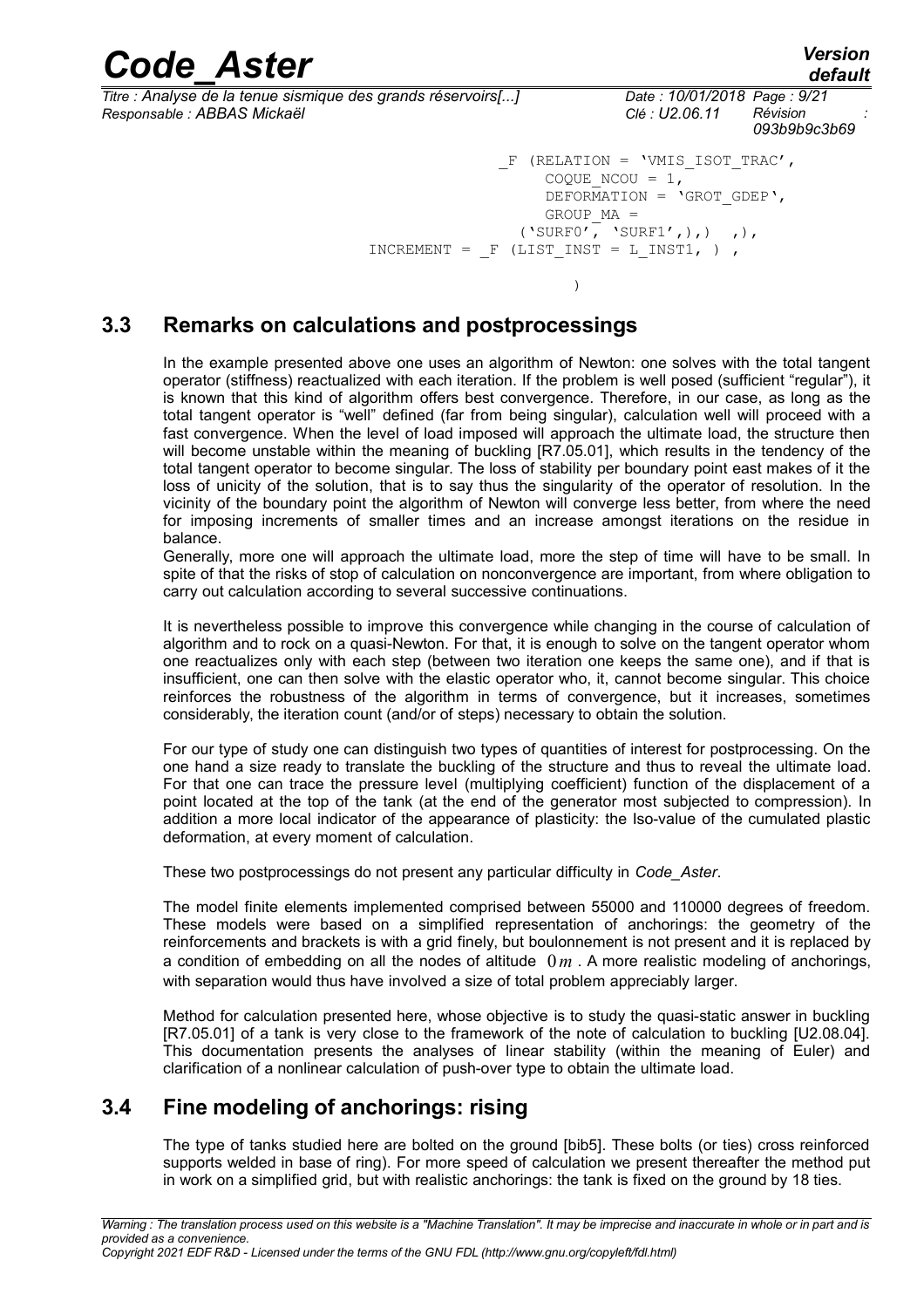*Titre : Analyse de la tenue sismique des grands réservoirs[...] Date : 10/01/2018 Page : 10/21 Responsable : ABBAS Mickaël Clé : U2.06.11 Révision :*

*093b9b9c3b69*

In *Code\_Aster*, several modelings of the contact are available.

The modeling of the geometry of the zone of contact can be surface (3D problem), linear (problem 2D) or constituted by discrete elements (keyword DIS\_CHOC in STAT\_NON\_LINE and DIS\_CONTACT for the law material).

The contact itself can be treated, either in a nodal way by penalization or the method of Lagrangian, with active constraints or not, or continuously by the method of Lagrangian increased.

The simplest method, in this configuration of study, is that of the penalization, which in this case has also the advantage of being able to take account of the role of the seal without having to net it separately. For a quasi-static calculation, the penalization is not numerically problematic, as in dynamics where this technique can generate disturbances high frequencies (related to the stiffness of penalization). Moreover, for elements of structure, one can fix the stiffness of penalization so as to as well as possible approach the stiffness of contact of the part which is actually massive.

The other methods are however more rigorous because they do not generate interpenetration.

For the study of the separation of the cover, we will thus use a method of penalization, which presents the best report quality of modeling/cost of calculation on our precise case.

Being given the option taken to oblige all the nodes to be able to move only vertically, one can benefit from this total pairing to be satisfied to use discrete elements for the contact. Indeed, it is not necessary to make D-pairing, and thus, master-slave surface general modelings of the zones of contact are unnecessarily heavy. One will thus place a carpet of discrete elements of contact under the low hoop. There will be then a discrete element ( $DIST$  on mesh  $SEG2$ ) under each node of altitude 0.

If the calculated solution proves too far away from the experimental reference solution, it will be necessary to quantify the influence of the condition of only vertical displacement. It will be enough to start again calculations without this kinematic assumption, with, if horizontal displacements are large, a method of management of the contact with D-pairing of the nodes of surfaces concerned.

#### **Remarks**

*Rigorously, it would be necessary to equip all the nodes with the basic ring of a discrete element of contact. However, if elements of the type are used COQUE\_3D for the hoops, one cannot place element of contact on the level of the nodes in the center of the elements. Indeed, this node has the effect of carrying only degrees of freedom of type rotation. The condition of contact, which relates to normal displacement to the face, cannot thus be expressed in these nodes. Elements of contact, as well as the kinematic condition of vertical displacement of the basic nodes should thus be carried only by the nodes tops or mediums of the edges.*

The modeling of the contact by discrete elements allows, in *Code\_Aster*, to directly define the preload of these elements. One can thus represent the prestressing of the ties, without having pre-to deform these elements, as one should make it if one had chosen another modeling of the contact being based on surfaces in opposite.

Below, we present the position of the discrete elements of contact penalized (in clear gray) and of the 9 springs modelling the ties (in black). The reinforcement in base of ring is indicated in dotted lines: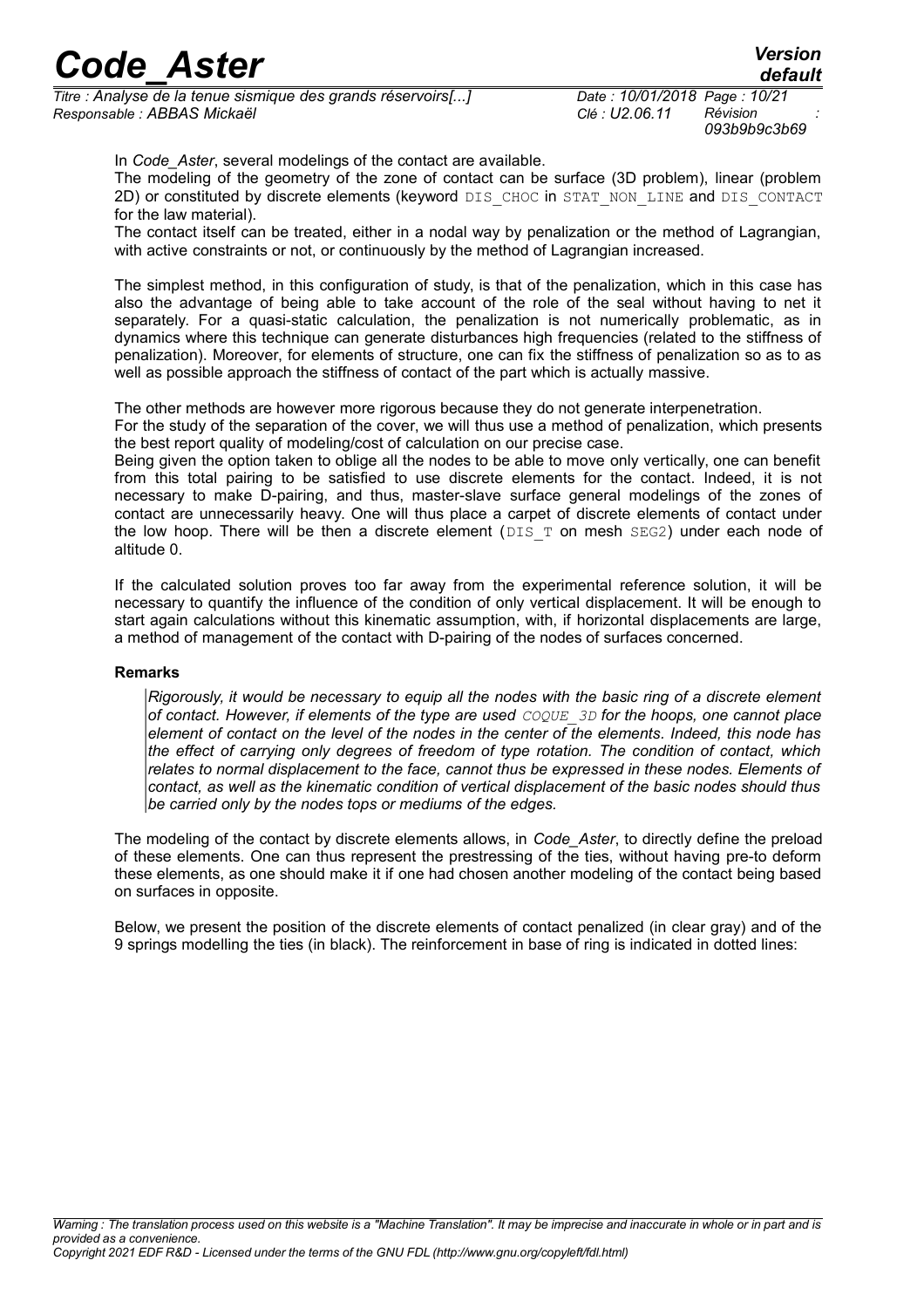

**Figure [3.4-](#page-8-0) has: Provision of the discrete elements for the connection with the flagstone**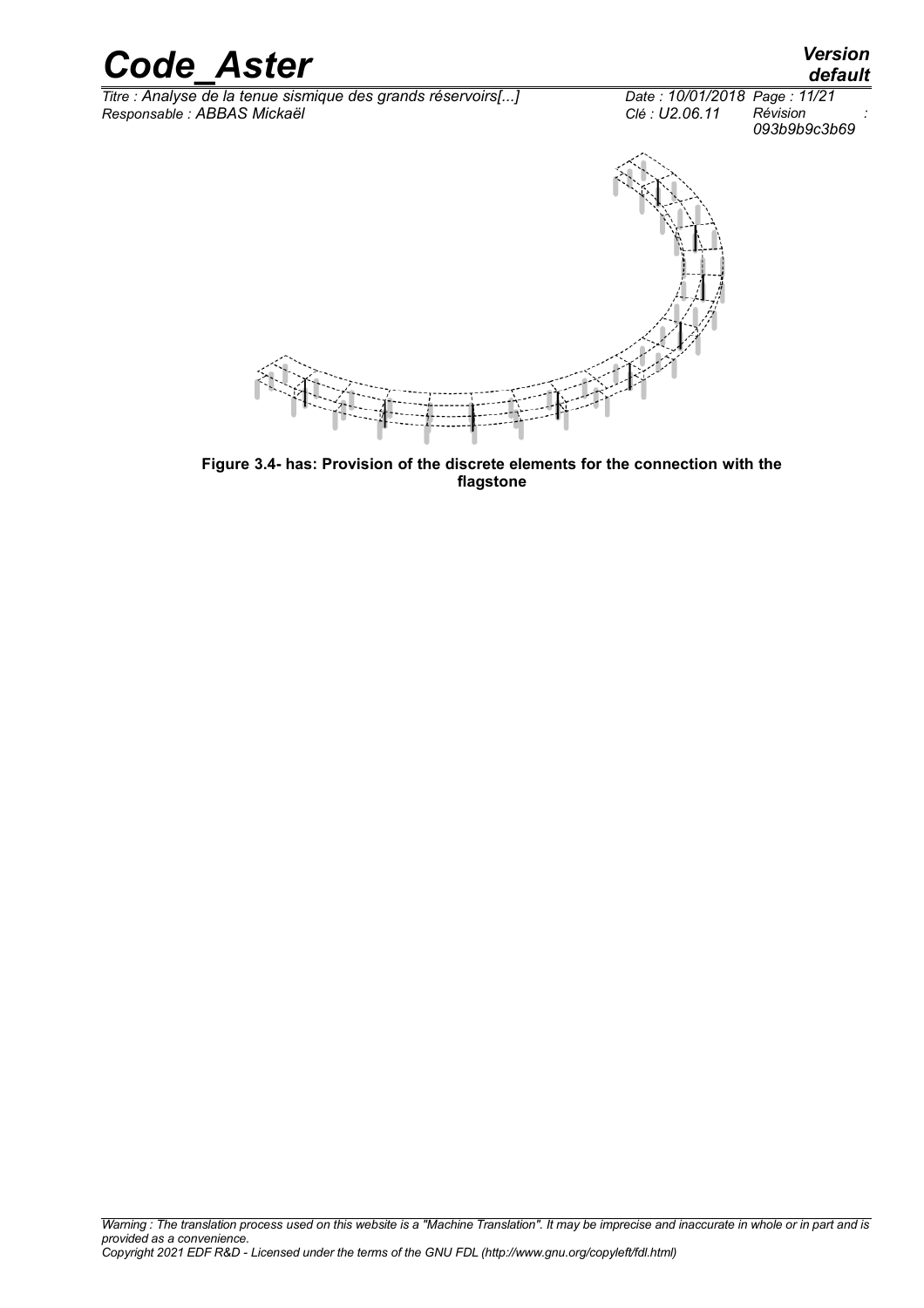| <b>Code Aster</b>                                                         | <b>Version</b><br>default                              |
|---------------------------------------------------------------------------|--------------------------------------------------------|
| $\tau_{\text{the}}$ , Analyse de le tenue siemique des grande résenvoirel | $D_{\text{obs}}$ : 10/01/0010 $D_{\text{obs}}$ : 10/01 |

*Titre : Analyse de la tenue sismique des grands réservoirs[...] Date : 10/01/2018 Page : 12/21 Responsable : ABBAS Mickaël Clé : U2.06.11 Révision :*

These discrete elements for anchorings are grouped in 2 groups of meshs:

- RESSC : elements of contact in clear gray (an element SEG2 by node of the low support, that is to say 57 SEG2),
- $LMBO$ : ties in black (9 springs by elements  $SEG2$ ).

One thus introduces an additional material (MATRES) who corresponds to the elements of contact and who allows to take into account prestressing by the tightening of the nuts on the ties (one defines also the distance associated with the height between supports with  $\text{DIST 1}$  and  $\text{DIST 2}$ ):

Eboulon =  $2.E11;$ Dboulon =  $0,026$ ; Sboulon =  $3.14159$  \* Dboulon \* Dboulon/4;  $k$ ressort = Eboulon \* Sboulon; kpenal = kressort  $*$  100. MATRES = DEFI\_MATERIAU (DIS\_CONTACT =  $F$  (RIGI\_NOR = kpenal, DIST  $1 = 0.05$ , DIST  $2 = 0.05$ ,),);

One supplements the assignment material with these discrete elements on the group of meshs RESSC :

```
CHMAT = AFFE MATERIAU (GRID = MAILLA2,
                         AFFE = ( F (GROUP MA = 'RING' , ),
                                         MATER = MAA240,,
                                    F (GROUP MA = ('ANNET',),
                                  MATER = MABID,)
                                   F (GROUP MA = ('ANNEA',),
                                        MATER = MAA240,F (GROUP MA = ('RESSC',),
                                         \overline{\text{MATER}} = \text{MATRES}, ), ),
```
The elementary characteristics of the new discrete elements are as follows defined:

```
CARAELEM = AFFE CARA ELEM (MODEL = MODEL,
                                 DISCRETE = (F (GROUP MA = 'RESSC', REFERENCE MARK = 'LOCAL', CARA =
'K_T_D_L',
                                              VALE = (10. , 0.0, 0.0, ),),F (GROUP MA = 'LMBO',
                                                   REFERENCE MARK = 'LOCAL', CARA =
      'K T D L',
                                               VALE = (kressort, 0, 0, 0, 0, ...)
```
The springs which model the ties (GROUP MA LMBO) have the equivalent stiffness well kressort.

It remains to modify the boundary conditions in displacement for anchorings: one does not authorize that displacements according to the vertical of the nodes of low the lower flange facing (nodes initially in contact with the ground).

The operator STAT NON LINE ([U4.51.03], [R5.03.01]) sees also its arguments impacted by the introduction of rising in base (keyword DIS CHOC for the group of mesh RESSC):

```
RESU = STAT_NON_LINE (MODEL = MODEL, MATER = CHMAT,
…
                        C OMP INCR = (F (RELATION = 'ELAS',
                                               DEFORMATION = 'GROT_GDEP', 
                                              GROUP MA = 'RING',') ,F (RELATION = 'ELAS',
                                              GROUP MA = 'LMBO', )F (RELATION = 'DIS CHOC',
                                              GROUP MA = 'RESSC',),
                                 F (RELATION = '\overline{V}MIS ISOT TRAC',
                                              DEFORMATION = \overline{\phantom{a}} GROT GDEP \prime,
                                              GROUP MA = ('SURF0', 'ANNEA',
```
*Warning : The translation process used on this website is a "Machine Translation". It may be imprecise and inaccurate in whole or in part and is provided as a convenience. Copyright 2021 EDF R&D - Licensed under the terms of the GNU FDL (http://www.gnu.org/copyleft/fdl.html)*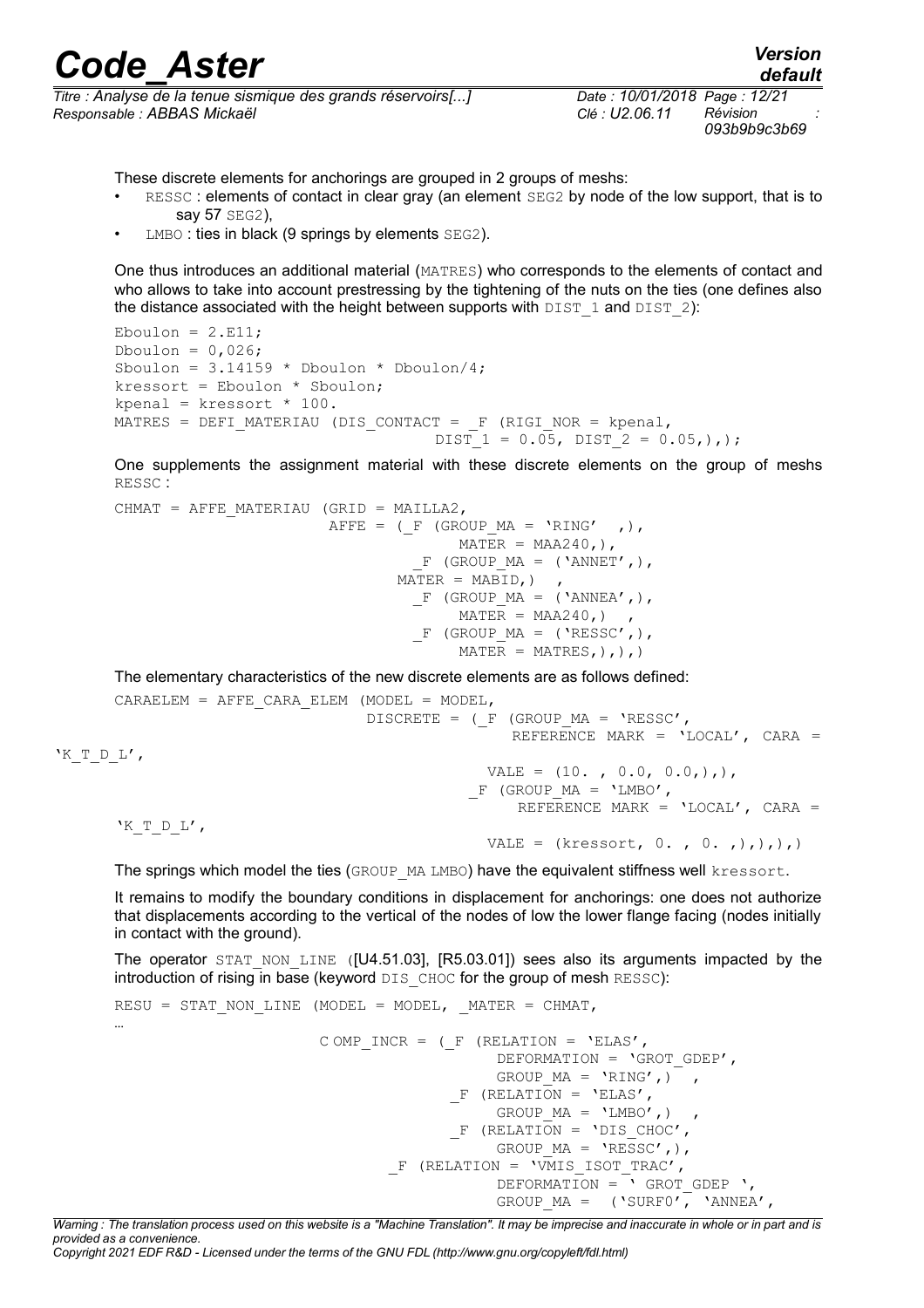*Titre : Analyse de la tenue sismique des grands réservoirs[...] Date : 10/01/2018 Page : 13/21 Responsable : ABBAS Mickaël Clé : U2.06.11 Révision :*

*093b9b9c3b69*

'SURF1', 'SURF2'), ), ),

 …  $)$  ;

The rest of the command file is unchanged.

### **3.5 Use of the nonlinear criterion of stability**

One can also use a criterion of stability based on the tangent matrix: there is an instability if the matrix of tangent stiffness becomes singular, that is to say so at least one of its eigenvalues is cancelled. One then solves the problem with the eigenvalues according to, written in great displacements (writing into Lagrangian with the tensor of deformation of Green-Lagrange) [R7.05.01]:

| $(K_T + \lambda I_d)x = 0 \Leftrightarrow K_T x = \lambda I_d x$ with: |                                             |
|------------------------------------------------------------------------|---------------------------------------------|
| $K_T = K + K^L(\underline{u}) + K^Q(\underline{u}) + K(\pi)$           | Matrix of tangent rigidity                  |
| $K^L(u)$                                                               | Linear part in $\underline{u}$ matrix $K_T$ |
| $K^{\mathcal{Q}}(u)$                                                   | Quadratic part in $\mu$ matrix $KT$         |
| $K(\pi)$                                                               | Geometrical matrix of stiffness             |
| $\pi$                                                                  | Tensor of Piola-Kirchhoff II                |
| $I_d$                                                                  | Matrix identity                             |
| Eigenvalue<br>$\lambda$                                                |                                             |

Documentation [R7.05.01] presents these analyses of stability more in detail. Documentation [U2.08.04] into present the use.

#### **Remarks**

*When displacements are small, one has simply*  $K(\pi){=}K(\sigma){=}K_{\overline{G}}$  *and matrices*  $K^L$  *and* 

 $K^{\mathcal{Q}}$  can be neglected.

*The linear analysis within the meaning of Euler in Code\_Aster does not make it possible to take account of the following aspect of the field of pressure: it is obligatorily necessary to pass the approach presented here and basedE on a non-linear resolution.*

If one wants to make use of the criterion of stability, it is enough to add the following line among the arguments of STAT\_NON\_LINE ([U4.51.03], [R5.03.01]):

CRIT STAB= F (NMAX CHAR CRIT=1,),

One then seeks the first eigenvalue of the tangent total operator of our system.

So during calculation one observes that this eigenvalue decreases, even changes sign, that means that one approached the first critical load and that then it was even exceeded.

The number of eigenvalues to determine can be imposed by the keyword NMAX CHAR CRIT (3 by defaults).

It is also possible, by using the order CHAR\_CRIT, to choose the band in which it is necessary to seek these eigenvalues  $(-10$  to 10 by defaults).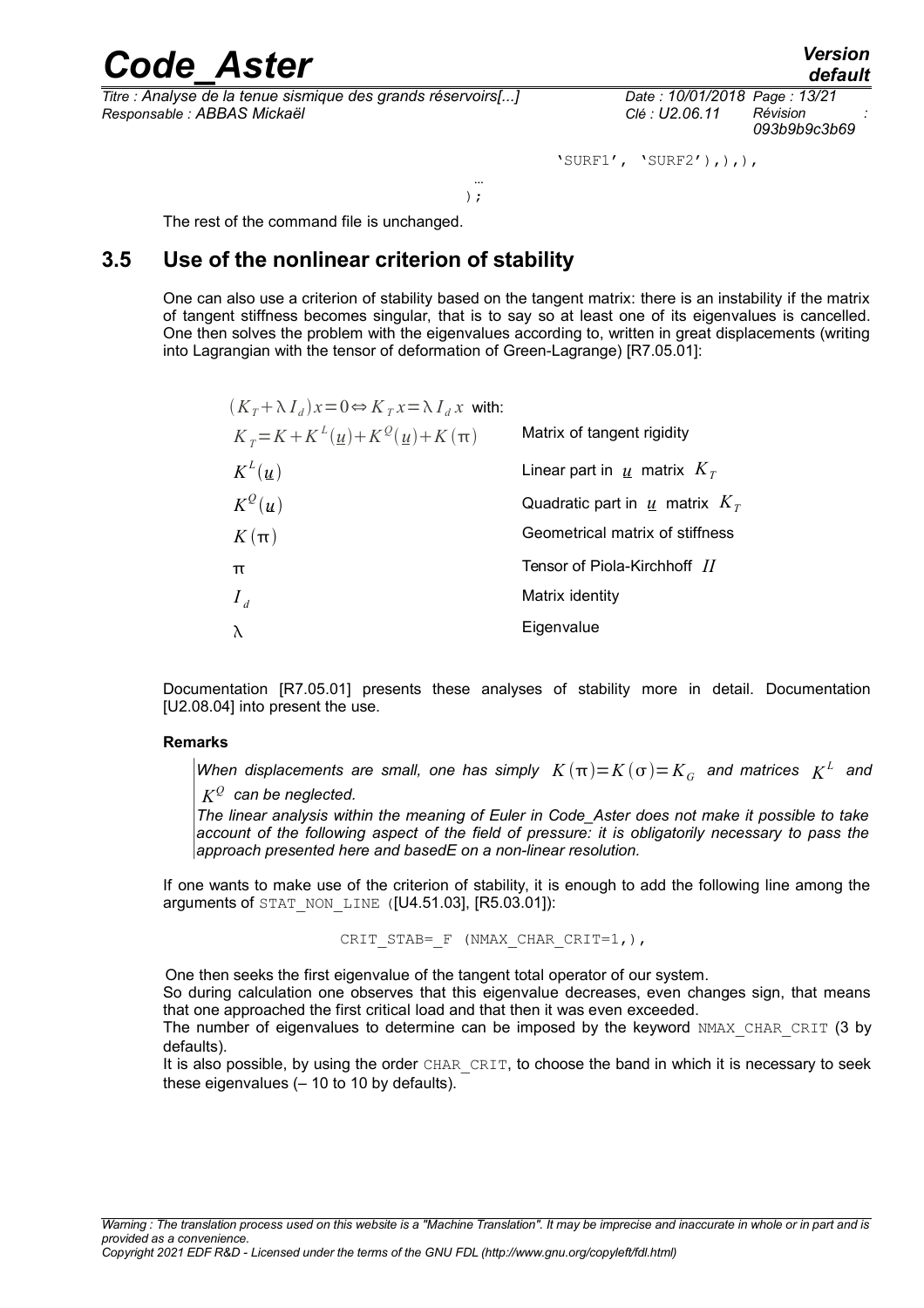*Titre : Analyse de la tenue sismique des grands réservoirs[...] Date : 10/01/2018 Page : 14/21 Responsable : ABBAS Mickaël Clé : U2.06.11 Révision :*

#### **Notice**

*The indication of a waveband is useful especially for calculations in small disturbances where a test of Sturm is carried out for the provided waveband. One can thus save time by calculating the eigenvalues only if there is in the band indicated. The test of Sturm is not made in great deformations and the eigenvalues are calculated with each step of time.*

Mode of buckling as well as the eigenvalues given (load factor criticizes) can be recovered by using the order IMPR\_RESU :

IMPR RESU (MODEL = MODEL, FORMAT = 'RESULT', RESU= ( F (RESULTAT=RESU, NOM\_PARA=' CHAR CRIT', 'MODE FLAMB',),),)

CAS-test SSLL105 [V3.01.105] proposes an example of use of this criterion of stability for a linear case and CAS-test SSNL126 [V6.02.126] for a nonlinear case (elastoplastic beam).

#### **3.6 Piloting of the loading**

In order to facilitate the convergence of incremental calculation when one is close to the level of ultimate load, or in order to be able to exceed this critical point, it can be judicious to be placed more in loading forced to privilege a piloting in displacement or a piloting by length of arc (its use for the post-critical one is briefly recalled in documentation [U2.08.04]). Piloting cannot be used with the contact [U4.51.03].

### **4 Coupled transitory approach**

#### **4.1 Problem of reference**

<span id="page-13-0"></span>One leaves here the regulation framework and one will exploit all the opportunities of modeling given by *Code\_Aster*. The model of the tank itself remains unchanged (elastoplastic voluminal hulls). On the other hand, one will represent the fluid field by a massive grid. Moreover, the resolution will be done in transitory dynamics with the operator DYNA\_NON\_LINE ([U4.53.01], [R5.05.05]), the external request being of the seismic type.

The fluid field is modelled in linear acoustics (barotrope, compressible, nonviscous and with free surface). The problem coupled fluid-structure is solved in *Code\_Aster* by a symmetrical formulation  $(u, p, \varphi)$  ([R4.02.02], [bib7]), in reactualized Lagrangian writing. The loading is of the accélérogramme type imposed in base of cover.

The discretized problem arises then thus [bib6]: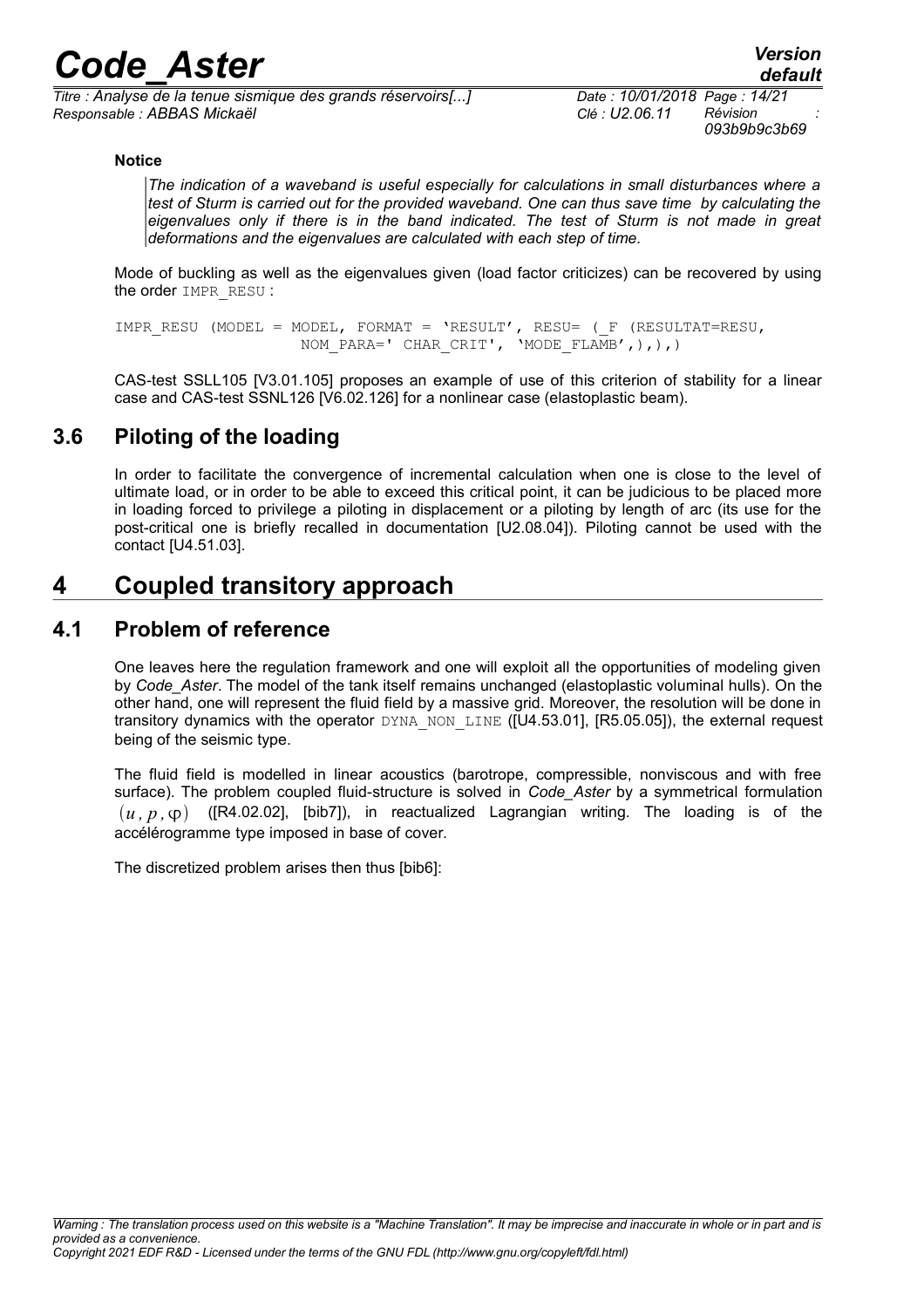*Titre : Analyse de la tenue sismique des grands réservoirs[...] Date : 10/01/2018 Page : 15/21 Responsable : ABBAS Mickaël Clé : U2.06.11 Révision :*



**Figure [4.1-](#page-13-0) has: Complete grid with the fluid field and the structure**

*default*

*093b9b9c3b69*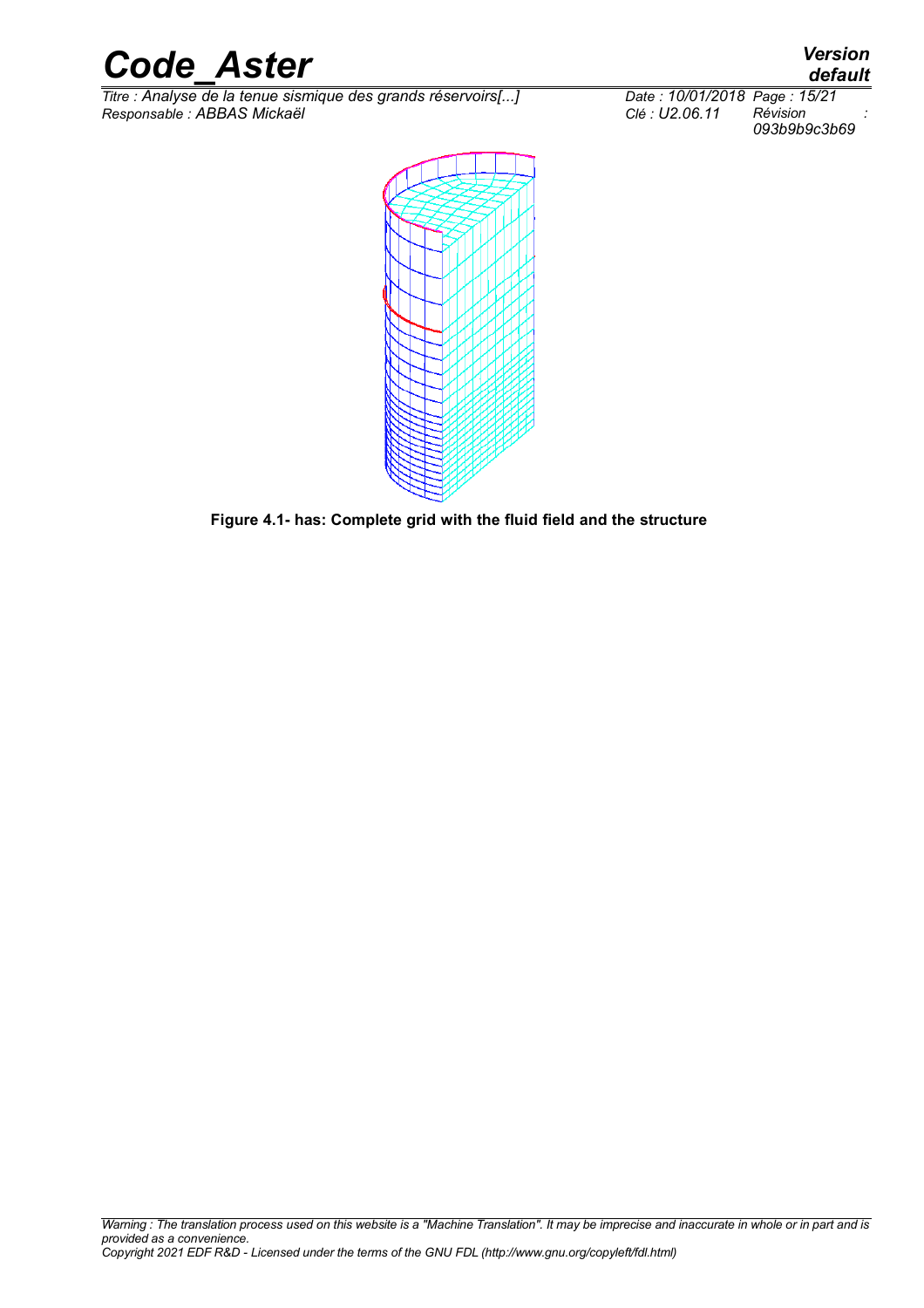*Titre : Analyse de la tenue sismique des grands réservoirs[...] Date : 10/01/2018 Page : 16/21 Responsable : ABBAS Mickaël Clé : U2.06.11 Révision :*

*093b9b9c3b69*

### **4.2 Coupled modeling fluid-structure in** *Code\_Aster*

In order to be able to carry out a calculation coupled by formulation  $(u, p, \varphi)$  [bib7] in *Code\_Aster*, for free surfaces and slip with the interface (not adherence between the nonviscous fluid and the internal wall of the tank), it is necessary to respect a certain construction of the grid and corresponding models.

One must thus define the fluid grid, the grid structure and the interface fluid-structure.

In the maillor one thus generates two distinct grids (different meshs but common nodes) for the fluid field and the structure. For practical reasons, it can be simpler to generate them distinct meshs separately, therefore with duplicated nodes and then to eliminate these double nodes not to have but simple nodes more.

Then, in *Code Aster*, one as follows will generate the grid support of the interface, starting from the groups of meshs SURF0 , SURF1 and SURF2 who are the rings of the tank:

```
MAILLA01=CRÉA_MAILLAGE (MAILLAGE=MAILLA1,
                       CREA_GROUP_MA=_F (NOM=' IFLUSTRU',
                                                  GROUP_MA= ('SURF0', 'SURF1',
       'SURF2',),
                                         PREF MAILLE=' I',),);
```
A new group of meshs is thus created IFLUSTRU . The nodes of this grid are confused with those of the structure, but the meshs are different.

#### **Remarks**

*The structure is with a grid in elements COQUE\_3D , of which the geometrical support is a quadrilateral with 9 nodes. The node medium has the effect of carrying only degrees of freedom of rotation.*

*If one wants to couple such an element with a solid element of fluid, one cannot thus write kinematic condition of coupling for this node medium since it does not comprise a degree of freedom of translation, contrary to the node corresponding which comes from the fluid field and which, carries to him only degrees of freedom of translation.*

*To circumvent this problem, one will write the coupling fluid-structure only on the nodes of the grid hull comprising the degrees of freedom of translation: the nodes tops and the nodes mediums of the edges of the elements.*

*It is thus necessary to have in Code\_Aster the grid structure comprising only quadrilateral elements with 8 nodes (they are well the nodes tops and the nodes mediums of the edges), on which one defines the interface. The grid structure for COQUE\_3D being defined only after, starting from this grid, by adding the nodes mediums.*

*The fluid grid, to be in conformity with the interface, will be him composed of parallelepipeds with 20 nodes.*

*Moreover, even if one used a grid structure with elements of hull whose geometrical support would be a quadrilateral with 9 nodes, and where all nodes, even the exchange carried degrees of freedom of translation, the coupling fluid-structure could pose a problem. Indeed, the massive fluid grid conforms should be carried out with parallelepipedic solid elements with 27 nodes. However, certain mailleurs do not offer this kind of complete elements which are employed rather little in structural analysis, contrary to the classical quadratic elements which are the parallelepipeds with 20 nodes.* 

*It is imperative that the normal external with the fluid field is always directed in the same direction. It is strongly advised to keep the convention of orientation of the structure towards the fluid for all modelings of interface fluid-structure, in particular FLUI\_STRU .*

Once the definition of the interface, which is thus with a grid in quadrilateral elements with 8 nodes (which are equivalent to the faces of the solid elements employed for the fluid field: elements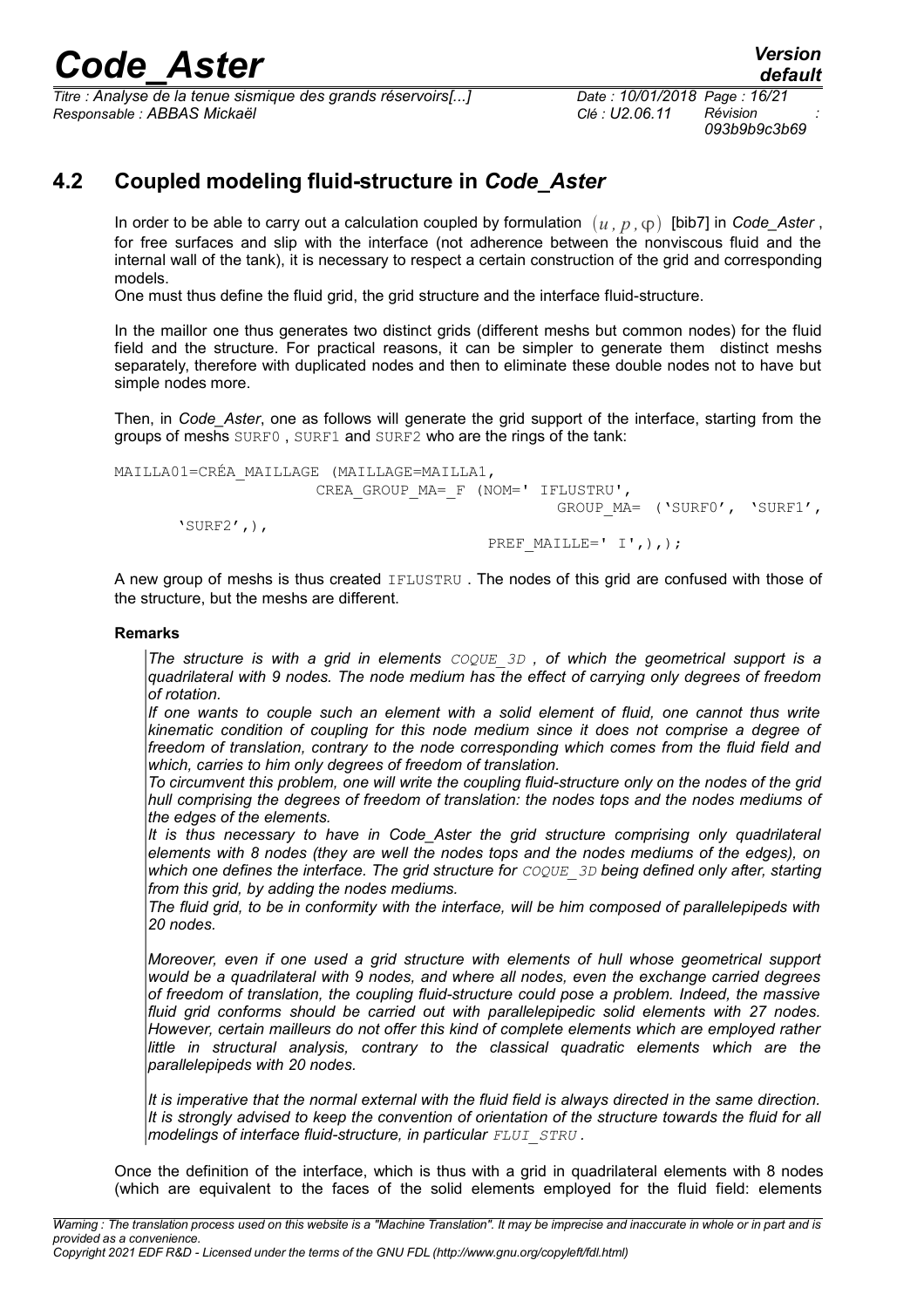| <b>Code Aster</b>                                            | <b>Version</b><br>default    |
|--------------------------------------------------------------|------------------------------|
| Titre : Analyse de la tenue sismique des grands réservoirs[] | Date: 10/01/2018 Page: 17/21 |
| Responsable : ABBAS Mickaël                                  | Révision<br>Clé : U2.06.11   |

*default*

*093b9b9c3b69* parallelepiped with 20 nodes), one can thus make the modification of the grid structure (group of meshs RESERVOI) in elements with 9 nodes, geometrical support of COQUE 3D :

```
MAILLA2=CRÉA_MAILLAGE (MAILLAGE=MAILLA01,
                        MODI MAILLE= F (GROUP MA=' RESERVOIR',
                                          OPTION=' QUAD8_9',
                                         PREF_NOEUD=' NSO',
                                         PREF<sup>-</sup>NUME=1, ), );
```
One can then define the models necessary to coupled calculation:

```
MODELE=AFFE_MODELE (MAILLAGE=MAILLA2, INFO=1, VERIF=' MAILLE',
                   AFFE= (F (GROUP MA=' SURFLIBR',
                             PHENOMENE=' MECANIQUE',
                             MODELISATION=' 2D_FLUI_PESA',),
                         F (GROUP MA= ('FLUID0', 'BOTTOM', 'PLANCENT',),
                            PHENOMENE=' MECANIQUE',
                             MODELISATION=' 3D_FLUIDE',),
                          F (GROUP MA=' IFLUSTRU',
                             PHENOMENE=' MECANIQUE',
                             MODELISATION=' FLUI_STRU',),
                          F (GROUP MA=' RESERVOI',
                            PHENOMENE=' MECANIQUE',
                             MODELISATION=' COQUE_3D',),),);
```
The group of meshs SURFLIBR (meshs of edge of the fluid field, located on its higher face) a model of free surface [R4.02.04] carries: 2D\_FLUID\_PESA.

Groups of meshs FLUID0 (massive fluid field), BOTTOM (meshs of edge of FLUID0 defining the bottom) and PLANCENT (meshs of edge of FLUID0 defining the symmetry plane) define the total fluid field: 3D FLUIDE .

The interface fluid-structure (FLUI STRU) is carried by the group of meshs IFLUSTRU. Lastly, grid of the tank ( RESERVOI ) is the support of the model structure in voluminal hulls ( COQUE\_3D ).

One defines also fluid compressible material:

EAU=DEFI MATERIAU (FLUIDE= F (RHO=1000.0, CELE R=1500.0,),);

that one will assign to the fluid field (massive model and its edges) like with the interface IFLUSTRU and at free surface SURFLIBR :

```
CHMAT=AFFE_MATERIAU (MAILLAGE=MAILLA2,
             AFFE= (F (GROUP MA= ('FLUID0', 'BOTTOM', 'PLANCENT',
     'IFLUSTRU', 'SURFLIBR',),
         MATER=EAU, ),
 …
 );
```
#### **4.3 Boundary conditions**

The boundary conditions kinematics relate to embedding in base of tank ( $SYMETRIZ$ ), on the generators in the vertical plan of symmetry ( $SYMMETRY$ ) and on nonthe penetration (worthless normal speed) at the bottom of the fluid field ( BOTTOM ), like in its vertical plan of symmetry (PLANCENT).

```
CONDLIM=AFFE_CHAR_MECA (MODELE=MODELE,
                  DDL IMPO= ( F (GROUP NO=' SYMETRI2',
                                DX=0.0, DY=0.0, DZ=0.0, DRX=0.0, DRY=0.0, DRZ =0.0,),
```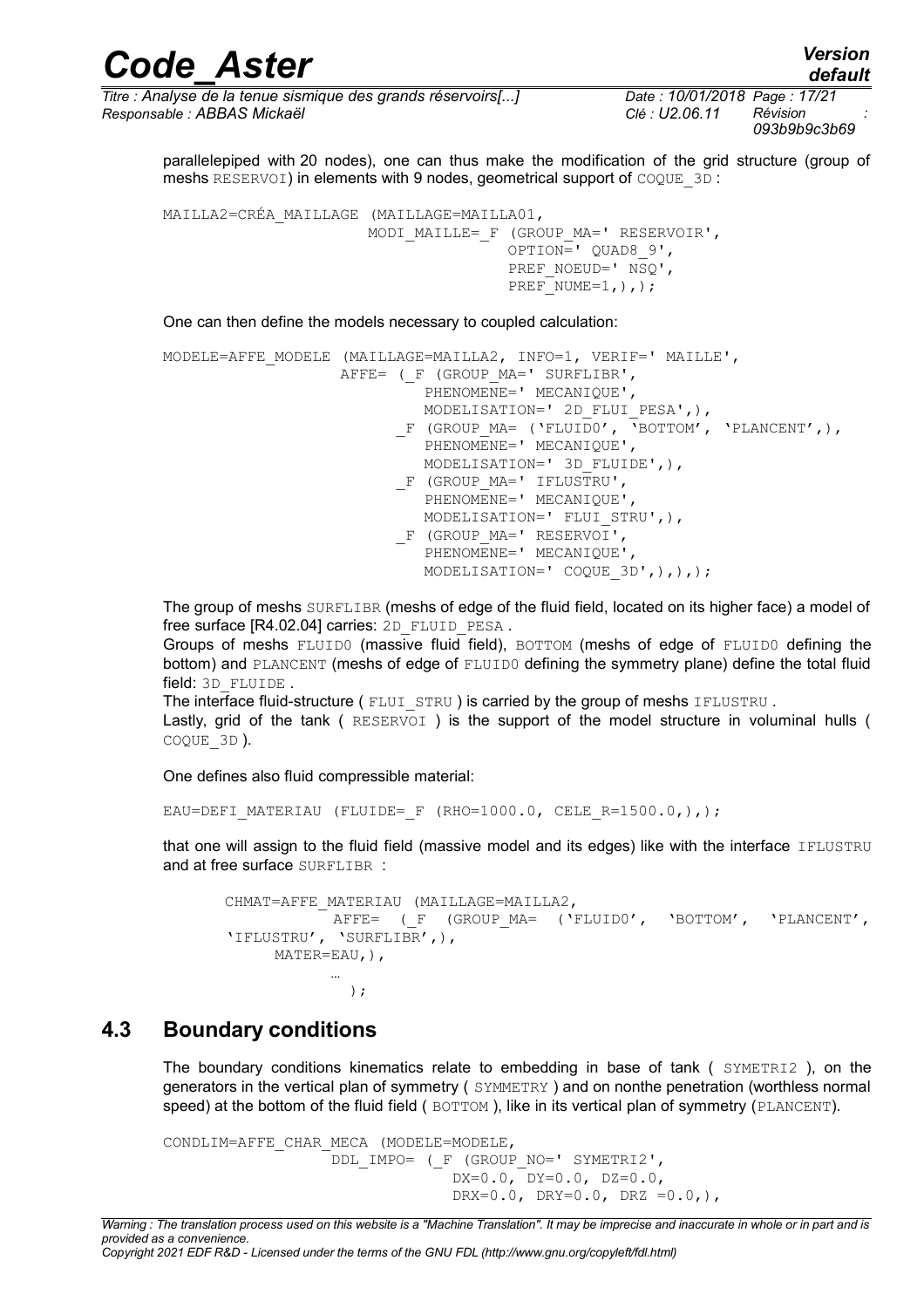*Titre : Analyse de la tenue sismique des grands réservoirs[...] Date : 10/01/2018 Page : 18/21 Responsable : ABBAS Mickaël Clé : U2.06.11 Révision :*

|               |                                                                    | 093b9b9c3b69 |
|---------------|--------------------------------------------------------------------|--------------|
|               | F (GROUP NO=' SYMETRIE',<br>$DY=0.0$ , $DRX=0.0$ , $DRZ=0.0,$ ),), |              |
| $\frac{1}{2}$ | VITE FACE= F (GROUP MA= ('BOTTOM', 'PLANCENT',),                   |              |

 $VNOR=0.0,),$ ;

The effects of gravity are taken into account:

PESA=AFFE\_CHAR\_MECA ( MODELE=MODELE, PESANTEUR= F ( GRAVITE=9.81, DIRECTION=  $(0.0, 0.0, -1.0)$ ,  $),$ ;

However this order is insufficient because in modeling  $(u, p, \varphi)$  [bib7] the effects of gravity in the fluid field cannot be taken into account. If nothing moreover were done, gravity thus would be truly imposed only on the structure.

To approach the effects of gravity of the fluid on the wall, one will force an equivalent hydrostatic pressure (but which cannot take account of the variation height of the fluid during calculation when shaking will start):

PHZ=DEFI\_FONCTION (NOM\_PARA=' Z', … VERIF=' CROISSANT',); # PH = FORMULA (NOM PARA= ('X', 'Y', 'Z'), VALE=' PHZ (Z) ',), # PRESSHYD=AFFE\_CHAR\_MECA\_F (MODELE=MODELE, FORCE COQUE= F (GROUP MA=' VIROLE', PRES= PH, PLAN=' INF',  $\overline{)$ ;

The earthquake is imposed as being a accélérogramme (function GASDM\_X1) imposed in base according to the direction *X* . It is thus a request of type classical mono-support:

```
ACCELERX=CALC_FONCTION (COMB= ( F (FONCTION=GASDM_X1, COEF=0.5,),),);
      #
      MULT X=CALC CHAR SEISME (MATR MASS=MATMAS,
                               DIRECTION= (1.0, 0.0, 0.0,), APPUI=' OUI',);
      #
CHARG_SE=AFFE_CHAR_MECA (MODELE=MODELE, VECT_ASSE=MULT_X,);
```
The matrix of mass used ( MATMAS ) is the matrix of mass of the total coupled system.

#### **4.4 Initial conditions**

The initial state of transitory calculation must correspond to the balance of the total system when it is not subjected to the earthquake. This state of static balance thus corresponds to the loading of gravity and the hydrostatic effects.

If one began dynamic calculation with an initial state not respecting this balance, then that would generate oscillations of the transitory solution since it would not be initially with balance (the seismic level being however then null). One can attenuate these oscillations by adding a structural damping "large" and while waiting for that the solution is stabilized before imposing the earthquake, but this technique is rather not very elegant…

To calculate this statically balanced initial state, one can thus solve a static problem (which one supposes in linear) of balance under the action of the forces of gravity and hydrostatic.

With this intention, one calculates and assembles beforehand the total matrices *K* and *M* with the hydrostatic loading and gravity:

|  | $ASSEMBLY$ (MODEL = MODEL, CHAM MATER=CHMAT, |  |                        |  |
|--|----------------------------------------------|--|------------------------|--|
|  | CARA ELEM=CARAELEM, LOAD                     |  | $=$ (CONDLIM, WEIGHED, |  |

*Warning : The translation process used on this website is a "Machine Translation". It may be imprecise and inaccurate in whole or in part and is provided as a convenience.*

*Copyright 2021 EDF R&D - Licensed under the terms of the GNU FDL (http://www.gnu.org/copyleft/fdl.html)*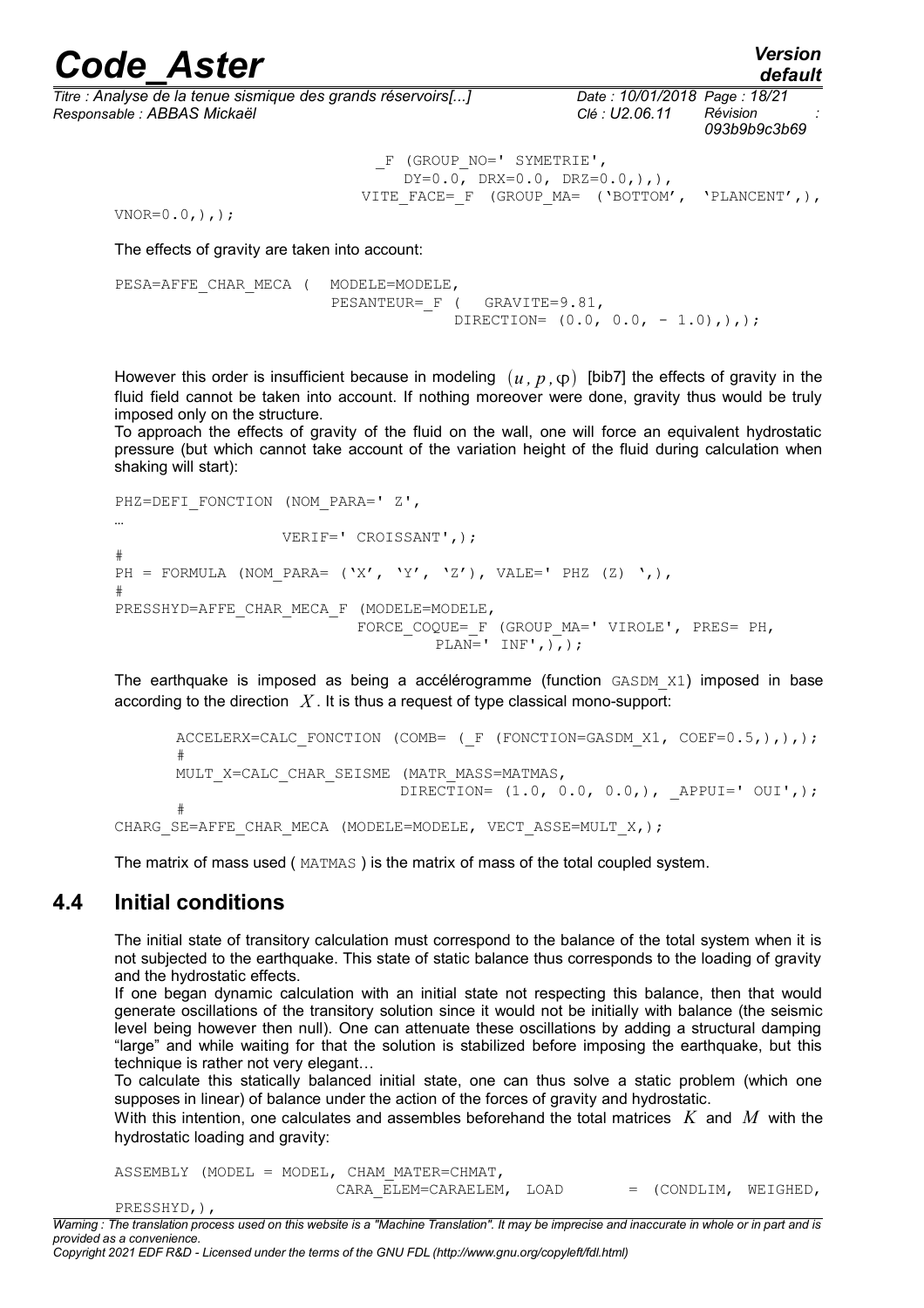*Titre : Analyse de la tenue sismique des grands réservoirs[...] Date : 10/01/2018 Page : 19/21 Responsable : ABBAS Mickaël Clé : U2.06.11 Révision :*

*093b9b9c3b69*

*default*

```
NUME DDL = CO ('NUMSTA'),
SOLVEUR= F (METHODE=' MULT FRONT', RENUM=' METIS'),
 MATR_ASSE= ( 
 F (MATRICE= CO ('RIGSTA'), OPTION= 'RIGI MECA'),
 \overline{F} (MATRICE= CO ('MASSTA'), OPTION= 'MASS\overline{MECA}'),),);
```
The matrix of stiffness assembled being singular because of fluid field (the formulation (U, p,  $\varphi$ ) this matrix makes singular at worthless frequency [bib8]), one modifies the problem slightly by considering the matrix of stiffness  $K_{cor} = K + \varepsilon M$   $\varepsilon \ll 1$  who is not singular any more (one names it RIGICOMB).

*Code\_Aster Version*

One can, for example, to take  $\varepsilon = 0,001$  as below:

```
RIGICOMB = COMB MATR ASSE (COMB R= ( F (MATR ASSE= RIGSTA, COEF R= 1.),
                                  F (MATR ASSE= MASSTA, COEF R= -0,001),);
```
One assembles then the vector loading  $F_0$  (second member):

```
E 0 = CALC VECT ELEM (CARA ELEM=CARAELEM, CHAM MATER=CHMAT,
                            OPTION=' CHAR_MECA', CHARGE= (CONDLIM, WEIGHED,
PRESSHYD,),);
F 0 = ASSE VECTEUR (VECT ELEM= E 0, NUME DDL= NUMSTA);
```
One can then solve the linear problem of statics  $K_{cor}\underline{U} = \underline{F}_0$ , while using, for example, a factorization of the type  $\ LDL^T$  :

```
RIGICOMB = TO FACTORIZE (reuse=RIGICOMB, MATR_ASSE= RIGICOMB,
                     STOP_SINGULIER= 'NOT');
DEP0 = TO SOLVE (MATR FACT= RIGICOMB, CHAM NO=F 0);
```
The field solution DEP0 will be thus the initial state of the transitory dynamic calculation which follows.

#### **4.5 Transitory resolution**

The operator is used DYNA\_NON\_LINE ([U4.53.01], [R5.05.05]) as follows:

```
RESU=DYNA_NON_LINE (MODELE=MODELE,
                       CHAM_MATER=CHMAT,
                       CARA_ELEM=CARAELEM,
                      EXCIT= ( F (CHARGE=CONDLIM,),
                               -F (CHARGE=PESA,),
                                _F (CHARGE=PRESSHYD,
                                  FONC MULT=FONCMUL0,
                                  TYPE CHARGE=' SUIV', ),
                               F (CHARGE=CHARG SE,
                                  FONC MULT=ACCELERX, ),,
                      COMPORTEMENT= ( F (RELATION=' ELAS',
                                   DEFORMATION=' PETIT REAC',
GROUP MA= ('FLUIDO', 'BOTTOM', 'PLANCENT',
 'IFLUSTRU', 'SURFLIBR',),),
                                                 _F (RELATION=' ELAS', DEFORMATION='
PETIT_REAC',
                                       GROUP MA=' ANNEAU',),
                                    F (RELATION=' VMIS ISOT TRAC',
                                       DEFORMATION=' PETIT REAC',
GROUP MA= ('SURFO', 'SURF1',
\texttt{``SURF3'}, \texttt{``SURF3'}, \texttt{``SURF3'}, \texttt{``SURF3''}, \texttt{``SURF3''}, \texttt{``SURF3''}, \texttt{``SURF3''}, \texttt{``SURF3''}, \texttt{``SURF3''}, \texttt{``SURF3''}, \texttt{``SURF3''}, \texttt{``SURF3''}, \texttt{``SURF3''}, \texttt{``SURF3''}, \texttt{``SURF3''},
                      ETAT_INIT=_F (INST_ETAT_INIT=0.0, DEPL=DEP0,),
```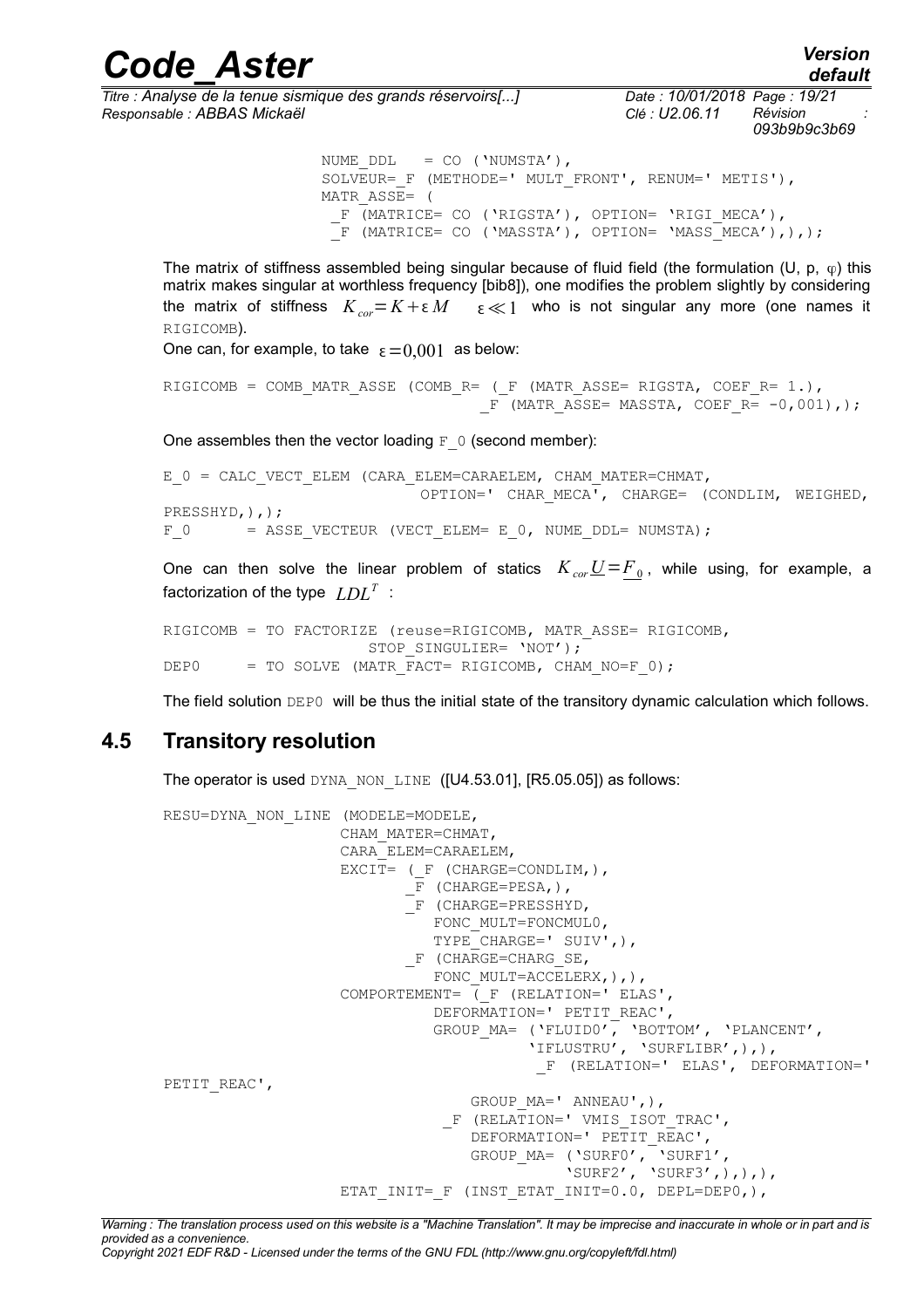| <b>Code Aster</b>           |                                                                                 |                                                                                                                                    | <b>Version</b><br>default |
|-----------------------------|---------------------------------------------------------------------------------|------------------------------------------------------------------------------------------------------------------------------------|---------------------------|
| Responsable : ABBAS Mickaël | Titre : Analyse de la tenue sismique des grands réservoirs[]                    | Date: 10/01/2018 Page: 20/21<br>Révision<br>Clé : U2.06.11                                                                         | 093b9b9c3b69              |
| REAC ITER= $1,$ ),          | INCREMENT= $F$ (LIST INST=LINST, ),                                             | SCHEMA TEMPS= F (SCHEMA=' HHT', ALPHA=-0.1,<br>FORMULATION=' DEPLACEMENT', $)$ ,<br>NEWTON= $F$ (REAC INCR=1, MATRICE=' TANGENTE', |                           |
|                             | SOLVEUR= $F$ (STOP SINGULIER=' NON', ),<br>ARCHIVAGE= $F$ (LIST INST=LARCH), ); | CONVERGENCE= F (RESI GLOB RELA=1.e-05, ITER GLOB MAXI=20,<br>$ARREF=$ ' $OUT',')$ ,                                                |                           |

The resolution is done into Lagrangian reactualized (option DEFORMATION=' PETIT REAC') because the fluid field is in small disturbances on each step. It thus should be checked that the step of time is sufficiently small so that this assumption is checked.

One uses a diagram of integration in times of type modified average acceleration (SCHEMA=' HHT', ALPHA=-0.1) with digital damping in order to stabilize the solution and to facilitate convergence.

CAS-test FDNV100 [V8.03.100] presents the calculation of a rectangular tank full of water with a flexible wall. The modeling put in work is very close to that used here for the large tanks.

#### **4.6 Use of the nonlinear criterion of stability**

One can also use a criterion of stability just like into quasi-static. The presence of the fluid requires some specific options however. Indeed, the matrix of total stiffness assembled of the problem coupled fluid-structure is intrinsically singular (cf. documentation [R4.02.02]) on the level as of fluid degrees of freedom. It is thus advisable to exclude these degrees of freedom from the analysis of stability, but also to modify the matrix of stiffness (as well as the geometrical matrix of stiffness when it is used). For that, it is necessary to inform the keyword following, under CRIT\_STAB :

- MODI RIGI =  $'YES'$  ,
- DDL EXCLUS= ('PHI', 'NEAR', 'DH',) .

The list of the excluded degrees of freedom must comprise all the types of degrees of freedom related to the fluid model: in the example of CAS-test FDNV100 there is thus the potential PHI, pressure NEAR and vertical displacement on the level of free surface **DH**. If this treatment is not made, then the call to CRIT\_STAB will plant due to singular matrix and no strategy of shift could surmount that.

Into quasi-static, this problem does not arise because modeling coupled fluid-structure then does not have a direction.

### **5 Bibliography**

- 1) S. Goubet: *Seismic design/checking of the large flat-bottomed tanks*. Note EDF SEPTEN ENGSDS030109.
- 2) NR. Greffet, A. Assire, J.Pigat, J. M. Proix : *Prototype study of metal tanks to the earthquake - nonlinear Analysis of stability*. Note EDF R & D HT-62/02/011/B.
- 3) NR. GREFFET: *Digital study of a model of cover: comparison with the tests Freyssinet*. Note EDF R & D HT-62/03/009/A.
- 4) NR. GREFFET: *Prototype study of metal tanks to the earthquake nonlinear Analysis of* stability, Acts of the VI<sup>E</sup> National conference AFPS, vol. II, p. 225-232, July 1st-3rd, 2003.
- 5) NR. GREFFET: *Modeling of separation for the simulation of a cover under lawful seismic loading*. Note EDF R & D HT-62/04/026/A.

*Copyright 2021 EDF R&D - Licensed under the terms of the GNU FDL (http://www.gnu.org/copyleft/fdl.html)*